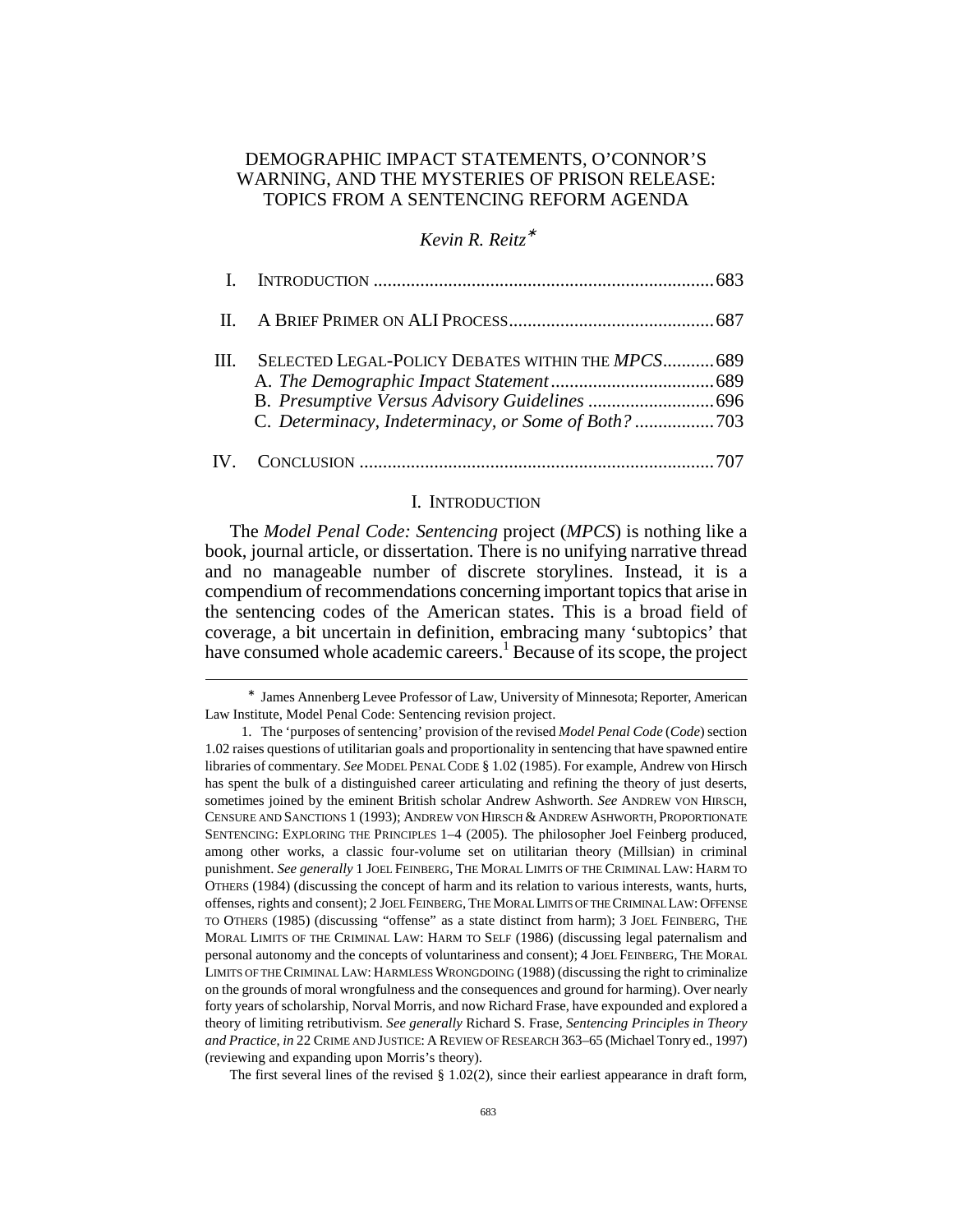encounters some subjects of genuine importance that have received little or no attention. $<sup>2</sup>$ </sup>

One contribution of the *MPCS* is its examination of existing sentencing systems across the states and their histories over the past thirty years.<sup>3</sup> It is challenging, and at times tedious, to study and think about a large number of jurisdictions while pursuing a substantive inquiry. Most existing scholarship fails to take such a multi-systems perspective. Indeed, in academic literature, state criminal justice policy as a universe is badly neglected in favor of narrow *federal*-centric scholarship.<sup>4</sup> Roughly 95% of

 2. For example, the awarding or withholding of good time credits can make an enormous difference in the duration of prison stays, and has become an especially important component of some determinate sentencing systems, where corrections officials have become powerful back-end decisionmakers. *See, e.g.*, MINN. STAT. §§ 244.01, .04, .05, .101 (2008) (allowing for good-time reduction of one-third of the executed sentence); WASH. REV. CODE ANN. § 9.94A.728(1)(a)–(c) (West 2008) (allowing "earned release time" for low risk and first-time offenders up to 50% of their term of sentence; for serious violent and sex offenses up to 10%; and for other offenders up to 33%). If good-time discretion is exercised arbitrarily, we have not realized much improvement over the bad old days of parole release. However, based only on anecdotal evidence, this seems not to be the case as I am told that good time in these states is usually awarded as a matter of routine. Yet, virtually no contemporary literature exists on the subject of good time in theory or practice.

 3. The raw informational value of a project of this kind may be an end in itself. *See* Herbert Wechsler, *Sentencing, Correction, and the Model Penal Code*, 109 U. PA. L. REV. 465, 466–67 (1961).

 4. *See* Kevin R. Reitz, *Sentencing Reform in the States: An Overview of the Colorado Law Review Symposium*, 64 U. COLO. L. REV. 645, 645–50 (1993) (describing need for increased

have been examined in numerous books and law review articles. It has been criticized by adherents of desert theory as too utilitarian, and by strong utilitarians as too much grounded in desert. *See* VON HIRSCH & ASHWORTH, *supra*, at 180–85 (2005) (arguing the provision is too utilitarian and insufficiently bounded by desert); Anthony N. Doob & Cheryl Marie Webster, *Looking at the Model Penal Code Sentencing Provisions through Canadian Lenses*, 7 BUFF. CRIM. L. REV. 139, 169 (2003) (contending that revised Code is too utilitarian); Richard S. Frase, *Punishment Purposes*, 58 STAN. L. REV. 67, 76, 78 (2005) (approving of revised Code's approach as similar to Norval Morris's theory of limiting retributivism); Michael H. Marcus, *Comments on the Model Penal Code: Sentencing Preliminary Draft No. 1*, 30 AM.J.CRIM. L. 135, 140–41 (2003) (arguing that revised Code gives insufficient prominence to utilitarian goal of "public safety"); Michael H. Marcus, *Limiting Retributivism: Revisions to Model Penal Code Sentencing Provisions*, 29 WHITTIER L. REV. 295, 301–02 (2007) (arguing that revised Code gives insufficient prominence to utilitarian goal of "public safety"); Michael H. Marcus, *Sentencing in the Temple of Denunciation: Criminal Justice's Weakest Link*, 1 OHIO ST. J. CRIM. L. 671, 674 (2004) (identifying the lack of priority given to "public safety" as one factor contributing to the gap between sentencing research and sentencing practices); Paul H. Robinson, *Competing Conceptions of Modern Desert: Vengeful, Deontological, and Empirical*, 67 CAMBRIDGE L.J. 145, 146 (2008) (arguing that the revised Code offers inadequate desert constraints upon sentences); Edward Rubin, *Just Say No to Retribution*, 7 BUFF. CRIM. L. REV. 17, 50 (2003) (offering the suggestion that, instead of "retributive" limits on utilitarianism, the revised Code should speak in terms of "proportionality" limits); James Q. Whitman, *A Plea Against Retributivism*, 7 BUFF.CRIM. L.REV. 85, 87–89 (2003) (claiming that the revised Code misses an opportunity to discredit retribution theory); Malcolm Thorburn & Allan Manson, *The Sentencing Theory Debate: Convergence in Outcomes, Divergence in Reasoning*, 10 NEW CRIM. L. REV. 278, 278, 310 (2007) (reviewing VON HIRSCH & ASHWORTH, *supra* (favoring retributive just deserts approach over revised § 1.02)).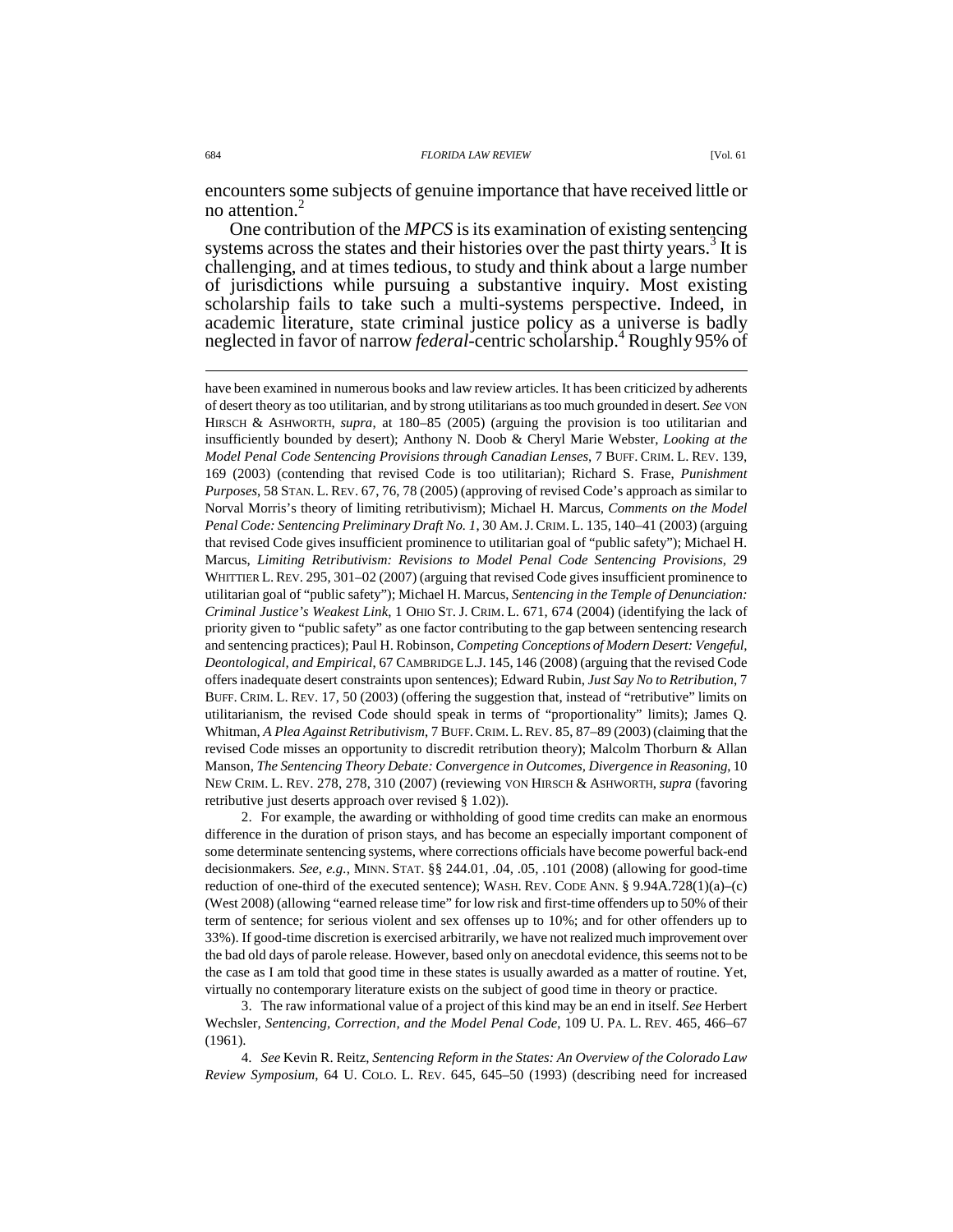criminal cases arise and are sentenced in state courtrooms, yet an overwhelming share of academic writing on criminal sentencing law deals exclusively with the federal system.<sup>5</sup>

This is a gaping weakness in our national law reform discourse. State sentencing systems are vastly different from their federal counterpart, and from each another.<sup>6</sup> While the federal system is widely regarded as a failure (and there are state systems that deserve a similar judgment), some states have nurtured successful innovations in sentencing law—some large in scale.<sup>7</sup> No single jurisdiction comes close to perfection, of course, and no one state has a monopoly on best practices. However, there have been many experiments in individual states that have performed reasonably well in light of their intended goals. (In the criminal justice field, to say that a reform has "performed reasonably well" is the highest possible compliment.)<sup>8</sup>

 6. *See, e.g.*, MICHAEL TONRY, SENTENCING MATTERS 25–71 (1996); Richard S. Frase, *State Sentencing Guidelines: Diversity, Consensus, and Unresolved Policy Issues*, 105 COLUM. L. REV. 1190, 1194 (2005).

 7. Various authors discuss the many failures of federal sentencing law, at least in its pre-*Booker* phase. *See* KATE STITH & JOSÉ A.CABRANES, FEAR OF JUDGING: SENTENCING GUIDELINES IN THE FEDERAL COURTS 5, 7, 103 (1998); AM. LAW INST., MODEL PENAL CODE: SENTENCING REPORT, *Reporter's Introduction* 115–24 (2003) (illustrating many problems with the federal sentencing law through a comparison with the proposed *Model Penal Code*). Michael Tonry has gone so far as to say that "[t]he guidelines developed by the U.S. Sentencing Commission . . . are the most controversial and disliked sentencing reform initiative in U.S. history." TONRY,*supra* note 6, at 72. In the same work, Tonry contrasts the relative successes of many state sentencing guidelines systems. *See id.* at 25–71. For a more up-to-date evaluation of the experiences of state sentencing reform jurisdictions, see Frase, *State Sentencing Guidelines*, *supra* note 6, at 1194. Various authors provide excellent in-depth analyses of individual state systems. *See generally* David Boerner & Roxanne Lieb, *Sentencing Reform in the Other Washington*, *in* 28 CRIME AND JUSTICE: A REVIEW OF RESEARCH 71 (Michael Tonry ed., 2001) (discussing Washington State); Richard S. Frase, Sentencing Guidelines in Minnesota, 1978-2003, in 32 CRIME AND JUSTICE: A REVIEW OF RESEARCH 131 (Michael Tonry ed., 2005) (discussing Minnesota); Ronald F. Wright, *Counting the Cost of Sentencing in North Carolina, 1980–2000*, *in* 29 CRIME AND JUSTICE: A REVIEW OF RESEARCH 39 (Michael Tonry ed., 2002) (discussing North Carolina); William H. Pryor, Jr., Circuit Judge, United States Court of Appeals for the Eleventh Circuit, Keynote Address for the Symposium: *Sentencing: What's at Stake for the States? Lessons of a Sentencing Reformer from the Deep South* (Jan. 21, 2005), *in* 105 COLUM. L. REV. 943, 944 (2005) (discussing Alabama).

 8. On the theme of spectacular failure in criminal justice reform efforts, see DAVID J. ROTHMAN, CONSCIENCE AND CONVENIENCE: THE ASYLUM AND ITS ALTERNATIVES IN PROGRESSIVE AMERICA 7, 9 (1st ed. 1980). *See generally* MALCOLM M. FEELEY, COURT REFORM ON TRIAL: WHY

attention to sentencing reform activity at state level).

 <sup>5.</sup> *Id.* If anything, this misallocation of intellectual resources has gotten worse since the Supreme Court's decision in *United States v. Booker*, 543 U.S. 220, 221 (2005), which concluded that the Sixth Amendment, as construed in *Blakely v. Washington*, 542 U.S. 296, 305 (2004), applies to Federal Sentencing Guidelines. Most states adapted relatively easily to the new Sixth Amendment requirements for the sentencing process announced in *Booker* and *Blakely*. MODEL PENAL CODE: SENTENCING § 7.07B *Reporter's Note* 310–18 (Tentative Draft No. 1, 2007). For additional details on post-*Blakely* legislation in the states, including extended statutory excerpts, see MODEL PENAL CODE: SENTENCING, *Statutory Appendix* 53-136 (Preliminary Draft No. 4, 2005).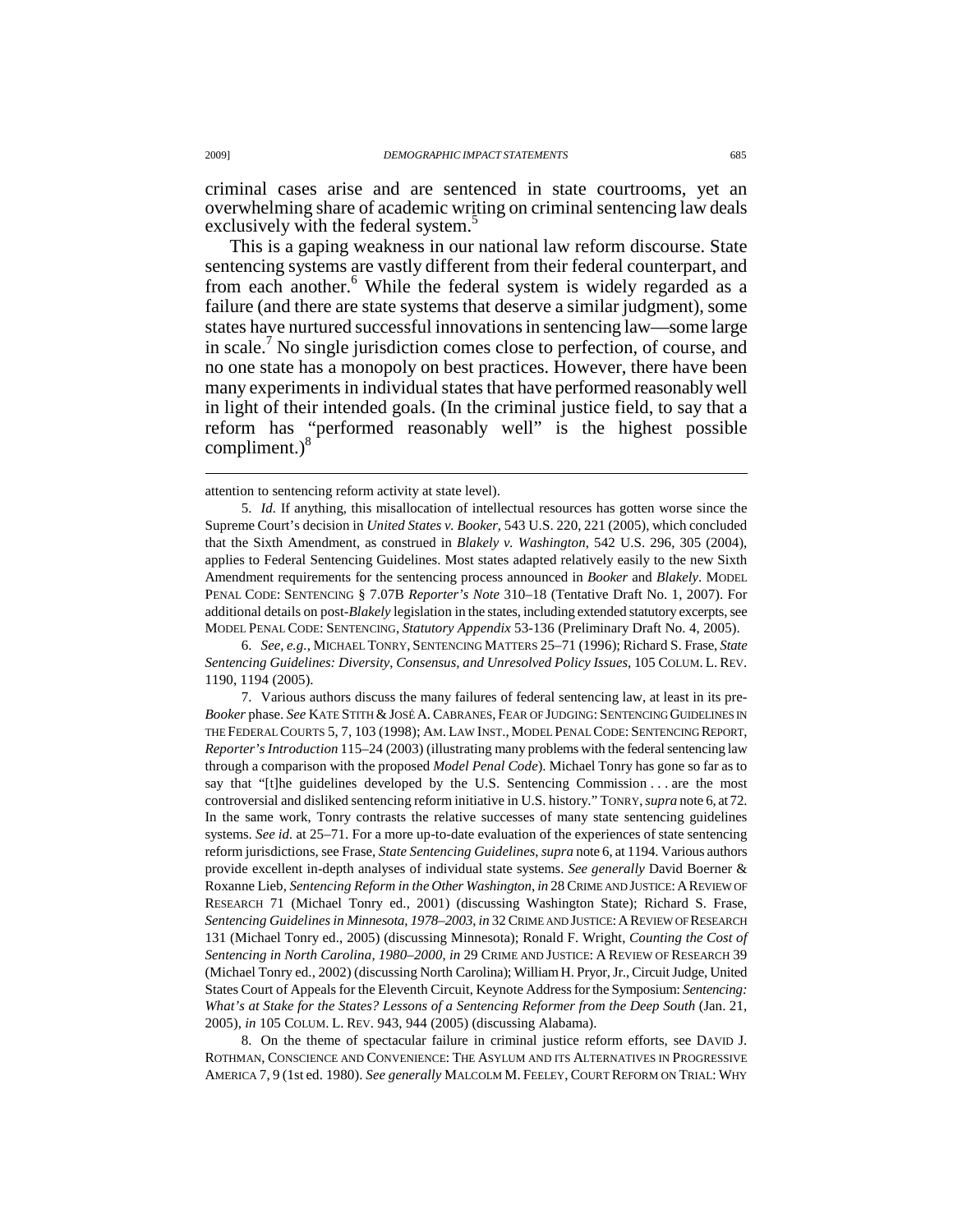#### 686 *FLORIDA LAW REVIEW* [Vol. 61

It requires sustained study to parse and compare the many local examples that make up "American sentencing law." Because of the paucity of such work, lawmakers and policymakers throughout the nation function in high ignorance, usually unaware of reform breakthroughs in other jurisdictions, such as Minnesota, Washington, Virginia, or North Carolina, that have been in effect for ten, twenty, or even thirty years.<sup>9</sup> Brandeis' laboratory cannot operate as it should if we are paying insufficient attention to state-level experiments.

The revised *Code*'s target audience includes state legislators, governors, attorneys general, judges, lawyers, sentencing commissioners, corrections officials, policymakers, and opinion leaders who play a role in the development of state sentencing law.<sup>10</sup> The *MPCS* may also be of interest to legal academics and law students who wish to study or participate in the process of law reform at the state or multi-state level, but the project does not seek academic recognition as a stand-alone goal. Persons connected to the federal sentencing system are also a subsidiary audience. The revised *Code* speaks powerfully in places to the current federal system, but more often it does not.<sup>11</sup> A similar point might be made concerning the *Code*'s

 11. Fundamental differences between state and federal criminal jurisdictions, criminal codes, geographic scale, budgetary constraints, and institutions of enforcement make it treacherous to engage in cross-over analysis. *See generally* Kay A. Knapp & Denis J. Hauptly, *State and Federal Sentencing Guidelines: Apples and Oranges*, 25 U.C. DAVIS L. REV. 679, 689 (1992) (discussing how states would not likely consider complex federal guidelines). For a discussion of the ALI's determination to avoid the defining features of the federal sentencing system when preparing a revised *Model Penal Code*, see MODEL PENAL CODE: SENTENCING REPORT, *Reporter's Introduction* 115–25 (2003).

An example of an important policy choice found in *MPCS* that *does* speak directly to the federal system is § 6B.06(2)(b), which demands that alleged criminal conduct for which an offender has not been convicted may not be used as a basis for increased sentence severity. *See* MODEL PENAL CODE: SENTENCING 211, 217–20, 225–27 (Tentative Draft No. 1, 2007). The consideration of alleged "nonconviction" offenses at sentencing continues to be a serious problem in the post-*Booker* federal system, including charges of which the defendant has been acquitted. Indeed, the Court's remedy in *Booker* was founded on the perceived desirability of allowing judges to violate the principle stated in § 6B.06(2)(b). United States v. Booker, 543 U.S. 220, 296 (2005) (Breyer, J., opinion of the Court in part) (Justice Breyer's remedial opinion for a 5-4 majority rested on the desirability of encouraging judges to sentence based on the "real facts" of the case, not the facts as reflected in the charges of conviction); *see* United States v. White, 551 F.3d 381, 384 (6th Cir.

SIMPLE SOLUTIONS FAIL 35–39 (1983) (examining "[t]he process of planned change" in four sectors of criminal justice, including sentencing reform). A general attitude of futility in the pursuit of criminal justice policy is also traceable to Robert Martinson, *What Works?—Questions and Answers about Prison Reform*, 35 PUB. INT. 22, 22–23 (1974). Today, it is also high praise, indeed, to say that a given rehabilitative program for convicted offenders "performs reasonably well."

 <sup>9.</sup> *See supra* note 7 and accompanying text.

 <sup>10.</sup> Kevin R. Reitz, *American Law Institute, Model Penal Code: Sentencing, Plan for Revision*, 6 BUFF. CRIM. L. REV. 525, 538 (2002). To date, the *MPCS* proposals have received attention by policy organizations and state legislatures in Alabama, California, and Colorado. Recent sentencing commission legislation in Alabama and Colorado had important roots in the *MPCS* project.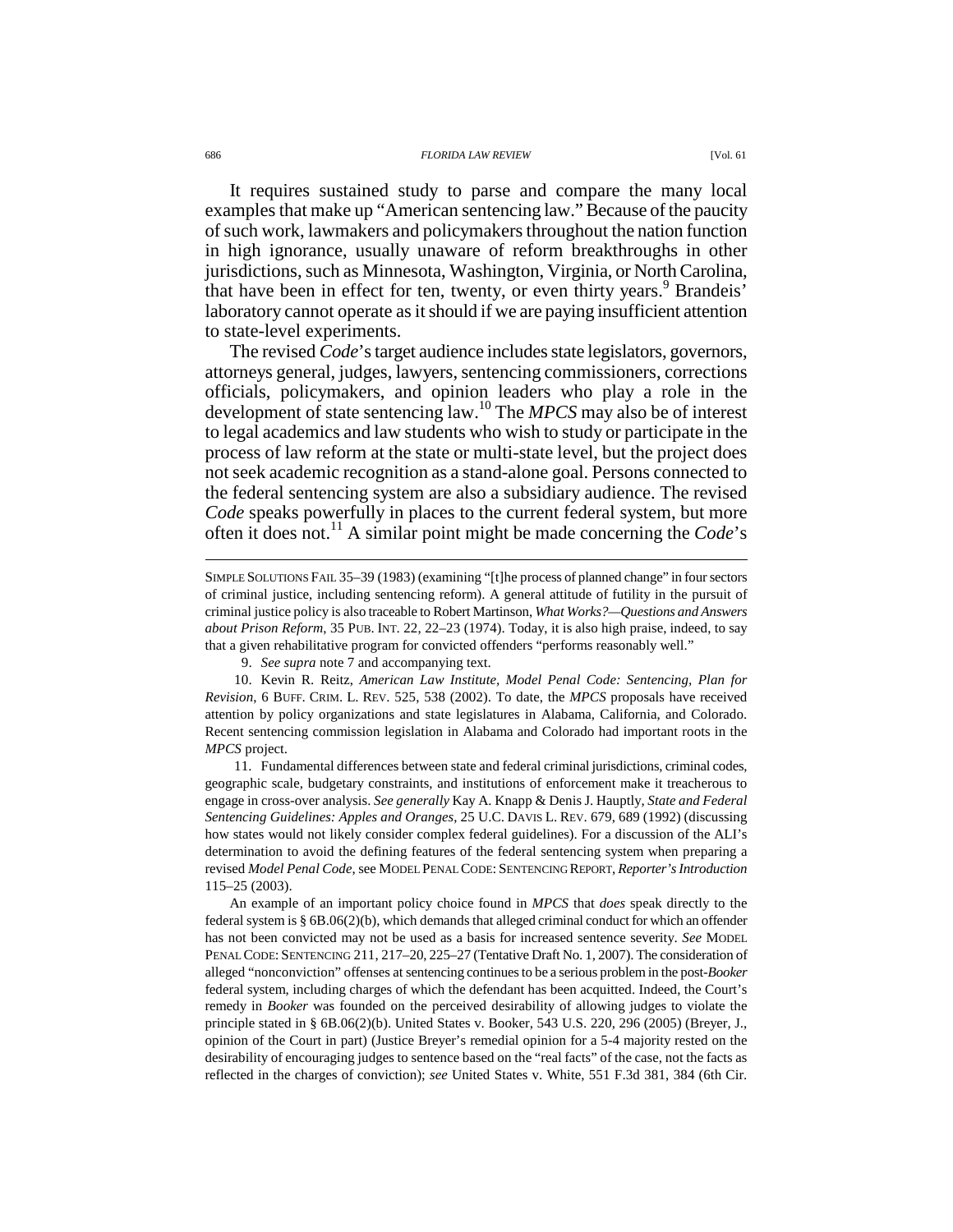relevance to the criminal justice systems in other countries. It could not be imported wholesale across national borders.<sup>12</sup>

Because the *MPCS* has so many moving parts, this Article will focus selectively on three legal-policy debates that have occurred, or are still unfolding, in the creation of the revised *Code*: the demographic impact statement to be attached to proposed sentencing guidelines or legislation affecting sentences, the policy choice between advisory and presumptive guidelines, and the degree of determinacy or indeterminacy that a sentencing system ought to have. The topics are all important ones on the horizon of the national sentencing reform agenda. Their discussion will illustrate the kind of improvements in law that the *MPCS* seeks to promote.

# II. A BRIEF PRIMER ON ALI PROCESS

Before considering specific legal-policy debates, it may help to explain the various stages of the American Legal Institute (ALI) drafting process. The footnotes to this Article are sprinkled with references to drafts and other materials produced in the *MPCS* project to date. To those uninitiated in the ALI's operations, the documents' titles may give no useful indication of where they stand in the project as a whole, nor is it easy to understand the status of the project without this knowledge.

The "Preliminary Drafts" are new drafts at the earliest stages of the chronology.<sup>13</sup> They are typically prepared by the Reporter afresh.<sup>14</sup> Preliminary Drafts are considered by a group of expert Advisers (including many non-ALI members) invited by the ALI to assist with the project, and by a Members Consultative Group (MCG) consisting of ALI members who self-select to play a role in the project.<sup>15</sup> No votes are taken in these groups,

 13. The American Law Institute, About the American Law Institute, at 2 [hereinafter ALI, About the ALI], *available at* http://www.ali.org/index.cfm?fuseaction=about.creationinstitute (select "Download the ALI Brochure").

<sup>2008) (</sup>en banc) (holding that enhanced penalty based on acquitted conduct is permissible under post-*Booker* federal sentencing guidelines).

 <sup>12.</sup> The *MPCS* proposals outlined in *Tentative Draft No. 1* were studied in depth by England and Wales' Sentencing Working Group chartered by the Lord Chancellor and Lord Chief Justice. *See* SENTENCING COMMISSION WORKING GROUP, SENTENCING GUIDELINES IN ENGLAND AND WALES: AN EVOLUTIONARY APPROACH 11, 31 (2008) [hereinafter SENTENCING COMMISSION REPORT]; LORD CARTER'S REVIEW OF PRISONS, SECURING THE FUTURE: PROPOSALS FOR THE EFFICIENT AND SUSTAINABLE USE OF CUSTODY IN ENGLAND AND WALES 27–35 (2007) [hereinafter LORD CARTER'S REVIEW OF PRISONS]. The *MPCS* Reporter was appointed Adviser to the project. The Working Group's final recommendations borrow from certain features of the better American systems (e.g., comprehensive sentencing guidelines, ongoing data collection, and the desirability of resource impact projections), but push in the direction of incremental change to the existing English system rather than wholesale reform. *See* SENTENCING COMMISSION REPORT, *supra*, at 11, 31; LORD CARTER'S REVIEW OF PRISONS, *supra*, at 27–34 (proposing recommendations that should be made with respect to prisons, including implementation of a structured sentencing framework).

 <sup>14.</sup> *Id.*

 <sup>15.</sup> *See, e.g.*, Reitz, *supra* note 10, at 670 (noting "[t]he advise [sic] of the Advisers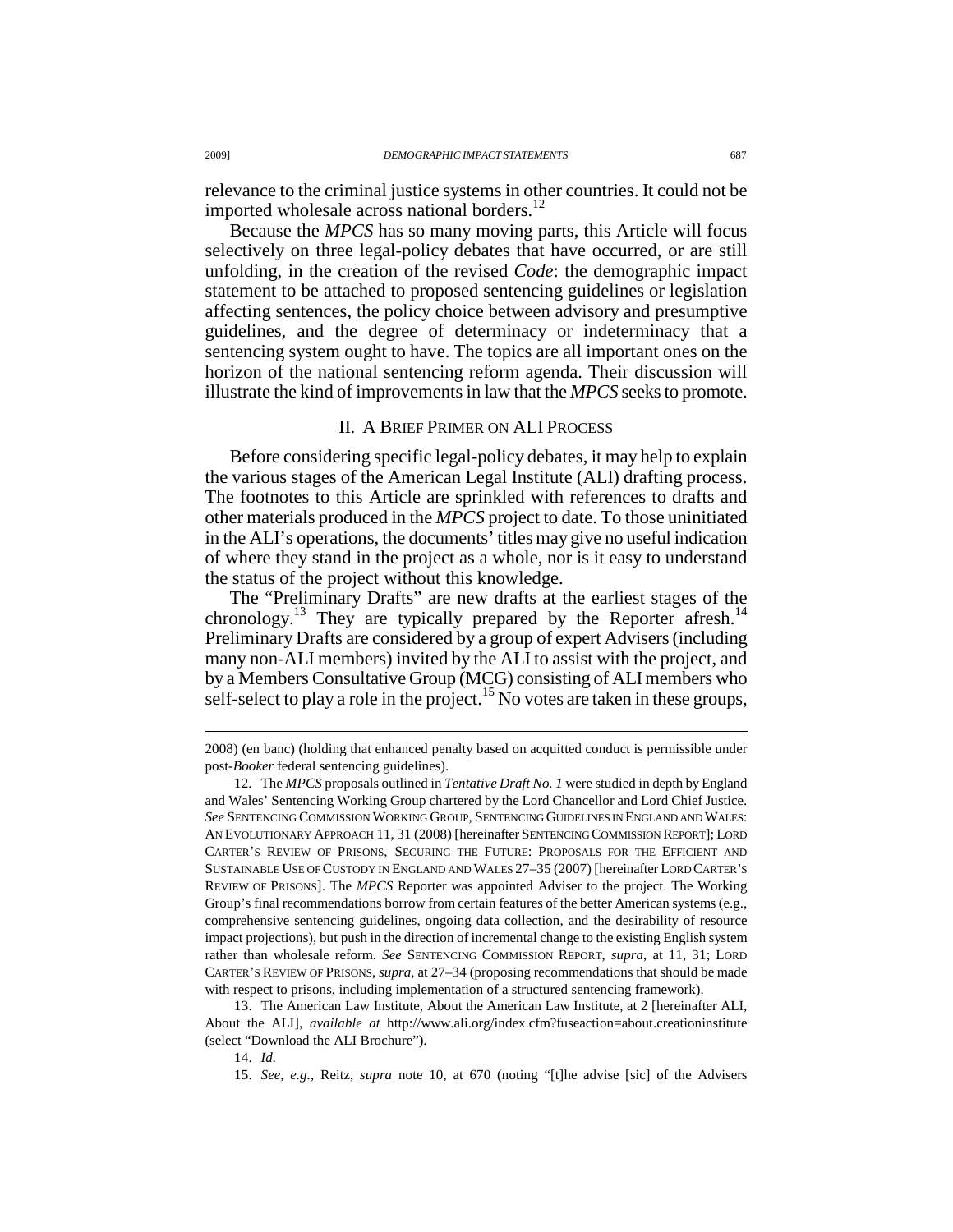but the *MPCS* drafts change very substantially in light of feedback from the Advisers and MCG.<sup>16</sup>

"Council Drafts" occupy the next stage of the drafting process.<sup>17</sup> They include revisions by the Reporter that take account of the views of the Advisers and MCG.<sup>18</sup> Council Drafts are considered and ultimately voted upon by the ALI Council,<sup>19</sup> a group of roughly fifty ALI members elected to five-year terms.<sup>20</sup> The Council is sometimes called the "Senate" of the organization. No draft becomes ALI policy without affirmative votes of both the Council and the ALI membership.<sup>2</sup>

Upon winning the Council's approval, and after another round of revisions by the Reporter, a "Tentative Draft" comes forward to the ALI annual meeting for a vote by the members of the organization.<sup>22</sup> Written motions for amendment may be presented at the meeting. If a Tentative Draft receives the membership's favorable vote, it is denoted as "tentatively approved" by the ALI, subject to later editorial changes.<sup>23</sup> Typically, ALI projects unfold through numerous Tentative Drafts that accumulate over a number of years into a final product (e.g., a new Restatement or model legislation).<sup>24</sup> For instance, the original *Model Penal Code* had twelve Tentative Drafts, and the current project may have four or five. Once all Tentative Drafts have been completed and approved, the project as a whole is put forward to the Council and membership for "final approval."<sup>25</sup> If all goes well, multi-volume hardbound sets will soon be in press.

Throughout the multiple drafting cycles, the Reporter receives a considerable volume of comments and suggestions from knowledgeable individuals and representatives of organizations, within and outside the ALI, who take an interest in the project. $26$ 

Committee, the Members Consultative Group, and others, is solicited"); *see also* ALI, About the ALI, *supra* note 13, at 2 (stating Advisers include judges, lawyer, and law teachers with special knowledge about the subject).

 <sup>16.</sup> ALI, About the ALI, *supra* note 13, at 2.

 <sup>17.</sup> *Id.*

 <sup>18.</sup> *Id.*

 <sup>19.</sup> *Id.*

 <sup>20.</sup> The American Law Institute, Governance: Bylaws (as amended in May 2007), Bylaw 4.04–.05, *available at* http://www.ali.org/index.cfm?fuseaction=about.bylaws (last visited June 23, 2009).

 <sup>21.</sup> ALI, About the ALI, *supra* note 13, at 2.

 <sup>22.</sup> *Id.*

 <sup>23.</sup> *Id.*

 <sup>24.</sup> *See* Reitz, *supra* note 10, at 525–26. On some projects, the ALI collaborates with the American Bar Association, the National Conference of Commissioners for Uniform State Laws (NCCUSL), or both. ALI, About the ALI, *supra* note 13, at 2. For example, new drafting in the Uniform Commercial Code must be approved by both the ALI and NCCUSL. *Id.*

 <sup>25.</sup> ALI, About the ALI, *supra* note 13, at 2.

 <sup>26.</sup> *Id.* I imagine email has greatly increased the Reporters' load in this respect, and there is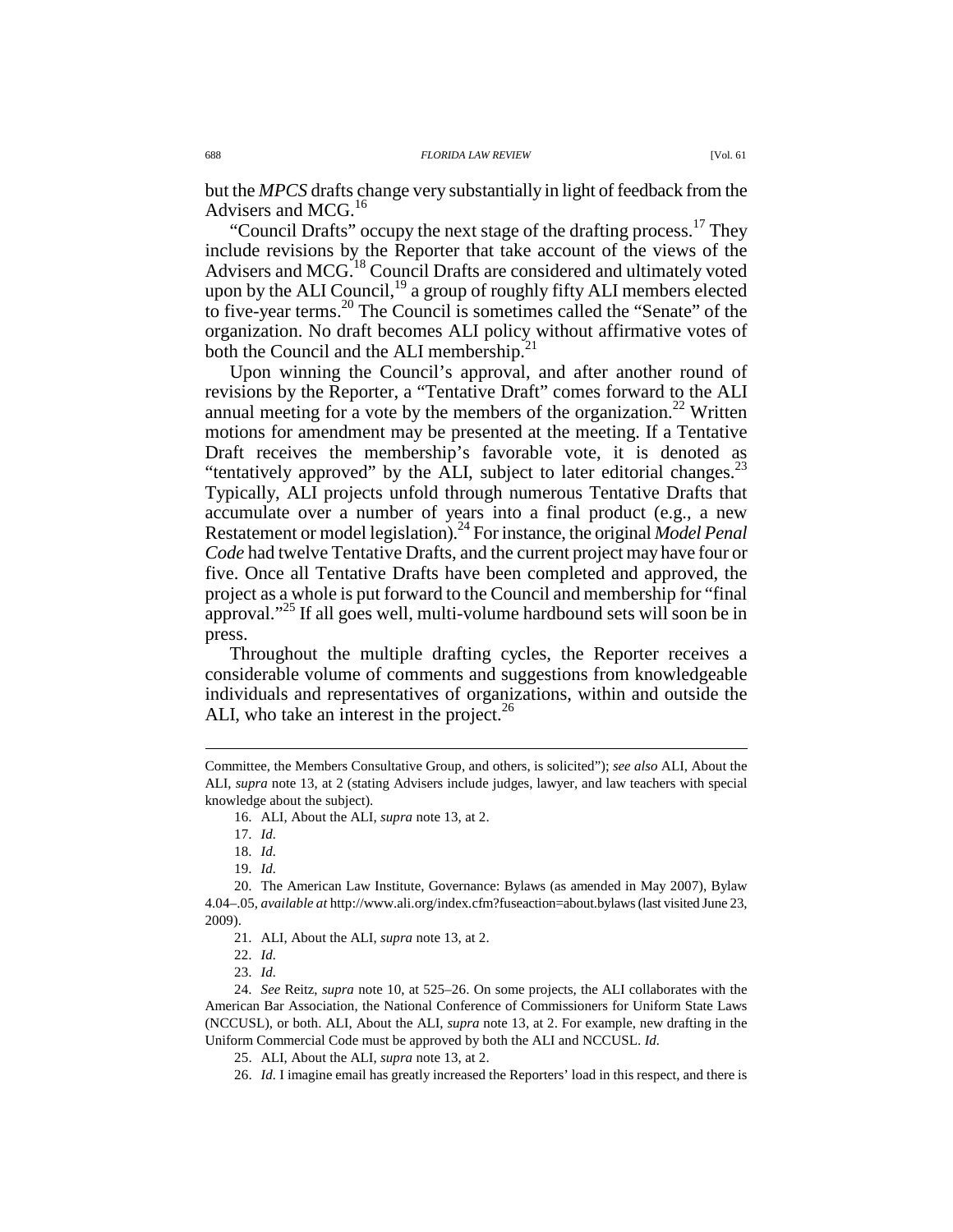The current status of the *MPCS* project is as follows: A narrative Report was presented to the ALI membership in 2003 outlining the ambitions of the revision effort.<sup>27</sup> After several earlier iterations, and a delay occasioned by the U.S. Supreme Court,<sup>28</sup> *Tentative Draft No. 1* was tentatively approved by the ALI membership in May of 2007, following an affirmative vote of the Council in late  $2006<sup>29</sup>$  As of this writing, new drafting has reached the stage of *Council Draft No. 2*, which raises many issues that continue to be hotly debated.<sup>30</sup> Although it has benefited from much discussion and collective wisdom, *Council Draft No. 2* has not yet been formally approved at any level of the ALI. It will no doubt change substantially before it advances as *Tentative Draft No. 2*.

Anyone wishing to be up-to-speed on the *MPCS* project should examine the Report, *Tentative Draft No. 1*, and the latest draft-inprogress—roughly 700 printed pages of material.<sup>31</sup>

# III. SELECTED LEGAL-POLICY DEBATES WITHIN THE *MPCS*

### A. *The Demographic Impact Statement*

Although not regularly used in the federal system, one familiar element of American sentencing guidelines reform at the state level is the fiscal

27. *See* MODEL PENAL CODE: SENTENCING REPORT (2003).

 28. *See* Blakely v. Washington, 542 U.S. 297, 303–07 (2004). *Blakely*, rewriting the constitutional law of American sentencing hearings, was decided less than two weeks after the Advisers and MCG had given their support to a draft expected to go forward to the Council and ALI membership. On this schedule, *Tentative Draft No. 1* would have been approved in 2005. The 5-4 decision in *Blakely*, overruling every federal circuit court and every state appellate judiciary (save one) to have considered the issue, came as a great surprise to most observers. *See Blakely*, 542 U.S. at 297; *see also Sixth Amendment—Allocation of Factfinding in Sentencing*, 121 HARV. L. REV. 185, 225, 229–31 (2007) (discussing the debate among commentators disagreeing with the *Blakely* decision). Six months later, aspects of *United States v. Booker* were nearly as surprising as the precursor *Blakely* decision. United States v. Booker, 543 U.S. 220 (2005). For a discussion of the new, perplexing, and contradictory aspects of this line of decisions, see Kevin R. Reitz, *The New Sentencing Conundrum: Policy and Constitutional Law at Cross-Purposes*, 105 COLUM. L. REV. 1082, 1087 (2005). Adaptations to *MPCS* drafting to accommodate *Blakely*, *Booker*, and related cases delayed the project two years. *See generally* MODEL PENAL CODE: SENTENCING §§ 7.07A– .07B, at 375–79 (Tentative Draft No. 1, 2007) (proposing legislative provisions to comply with *Blakely* and related cases).

29. *See* MODEL PENAL CODE: SENTENCING (Tentative Draft No. 1, 2007).

 30. There is a brief supplement to *Council Draft No. 2*: A Reporter's Memorandum to the Council, dated November 23, 2008, which expands upon the draft's commentary on the subject of life sentences, and the ALI's general disapproval of sentences of life without parole. *See* MODEL PENAL CODE: SENTENCING § 6.06 cmt. b, at 37–38 (Council Draft No. 2, 2008). In a nutshell, this addendum would signal the ALI's grudging endorsement of life without parole in circumstances where it provides the sole alternative to the death penalty. *Id.*

 31. As Reporter, the author is always happy to supply a status report on the *MPCS* project. The author may be reached at reitz027@umn.edu.

sometimes a cacophony of conflicting viewpoints in one's inbox, but the net benefits are substantial.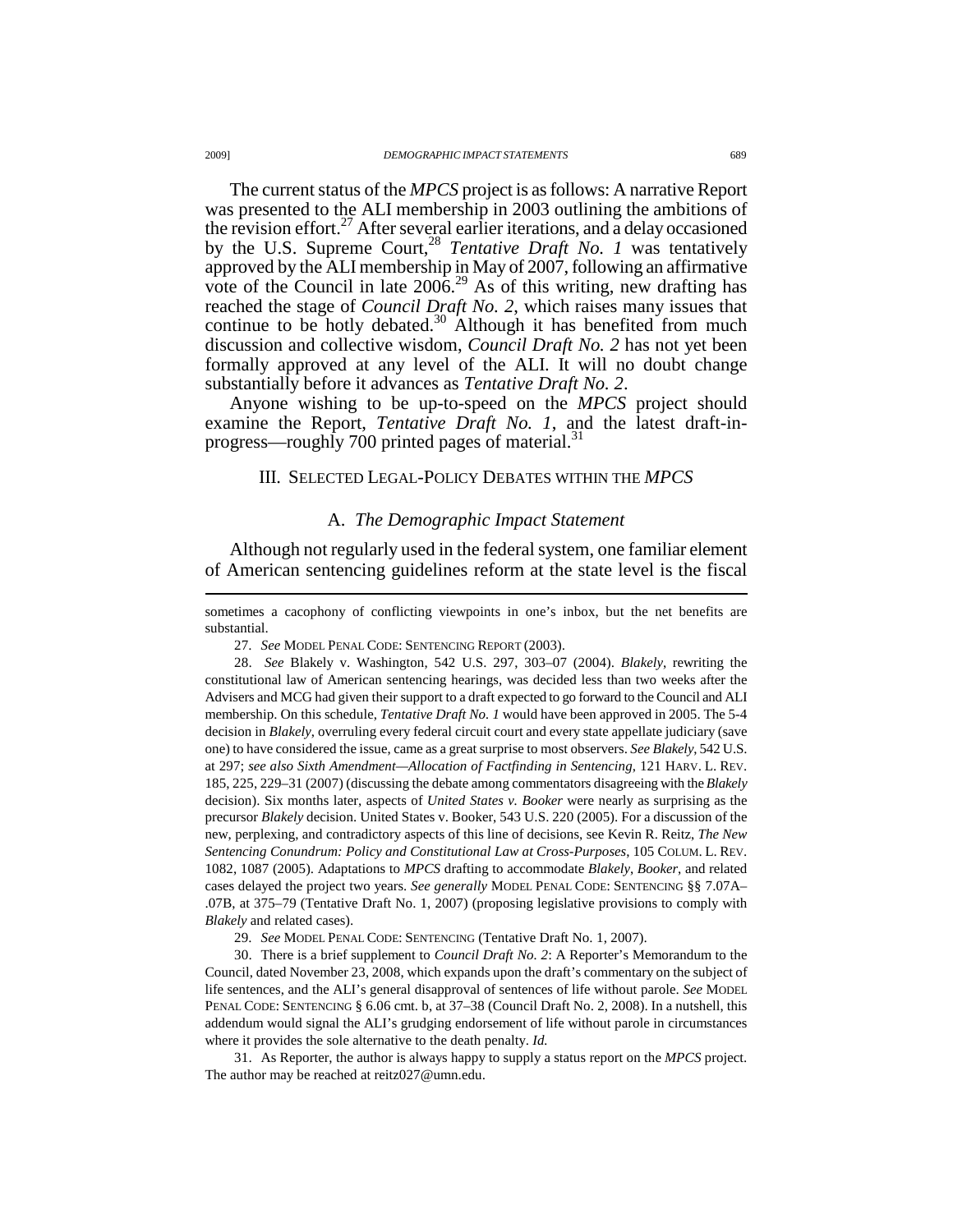#### 690 *FLORIDA LAW REVIEW* [Vol. 61

impact statement that many sentencing commissions generate whenever new guidelines or statutory changes affecting sentencing are proposed.<sup>32</sup> Because of the predictive quality of sentencing guidelines<sup>33</sup> combined with computer modeling technology, these impact statements tend to be relatively accurate. State legislators treat them as credible statements of long-term consequences.<sup>34</sup> The shocking dollar figures in fiscal impact statements have often stopped punitive legislation that otherwise would have been voted into law, or have occasioned amendments before passage.<sup>35</sup> Just as importantly, when new laws will require prison construction according to the impact statement, immediate planning for the budgetary consequences can begin.<sup>36</sup>

Extrapolating from this proven technology,<sup>37</sup> the *MPCS* project, since its earliest draft in 2002, has recommended that a demographic impact statement (DIS) should be generated by sentencing commissions and attached to proposed guidelines and sentencing bills alongside monetary impact statements.<sup>38</sup> At a minimum, the DIS would model the racial, ethnic, and gender composition of future sentencing populations if the

 <sup>32.</sup> Professor Richard Frase reported that, as of 2005, the sentencing commissions in at least ten states were called upon to make fiscal impact projections. Frase, *supra* note 6, at 1196–1206, 1196 tbl. 1 (noting the "resource impact" projections used on a regular basis in Arkansas, Delaware, Kansas, Maryland, Minnesota, Missouri, North Carolina, Ohio, Oregon, Washington; projections sometimes used in the District of Columbia, Pennsylvania, Wisconsin, and the federal system). Virginia should be added to this list, see VA. CRIM. SENTENCING COMM'N, 14TH ANNUAL REPORT, GEN. ASSEM. 11–12 (2008).

 <sup>33.</sup> State sentencing guidelines that achieve even a moderate degree of "compliance" among sentencing judges render future sentencing patterns more predictable than in non-guidelines systems. The projections are based on the assumption that judicial compliance rates will remain roughly similar over time, and that departures from guidelines will likewise cluster in patterns that can be modeled upon past judicial behavior.

 <sup>34.</sup> *See* Frase, *supra* note 7, at 131–32; Wright, *supra* note 7, at 39–40.

<sup>35.</sup> HENRY RUTH & KEVIN R. REITZ, THE CHALLENGE OF CRIME: RETHINKING OUR RESPONSE 115 (2003).

 <sup>36.</sup> For detailed state-specific discussions, see Boerner & Lieb, *supra* note 7, at 71–131; Wright, *supra* note 7, at 39–105; Richard S. Frase, *Implementing Commission-Based Sentencing Guidelines: The Lessons of the First Ten Years in Minnesota*, 2 CORNELL J.L. & PUB. POL'Y 279, 279–81 (1993).

 <sup>37.</sup> Sentencing commission researchers for many years have told me that the same projection technology used to model the future use of prison bed spaces could easily predict who, demographically speaking, will likely end up occupying the additional beds. The Minnesota Sentencing Guidelines Commission, the first sentencing commission to generate such projections, did so relatively easily by drawing upon projection models already in place. *See* Frase, *supra* note 7, at 279.

 <sup>38.</sup> *See* MODEL PENAL CODE: SENTENCING § 1.02(2)(e) (Preliminary Draft No. 1, 2002) (one governing purpose of the new code is "to ensure that unjustified racial and ethnic disparities in sentencing are reduced or eliminated, and that reasonable steps are taken to forecast and prevent such unjustified disparities when laws and guidelines affecting sentencing are proposed, revised, or enacted").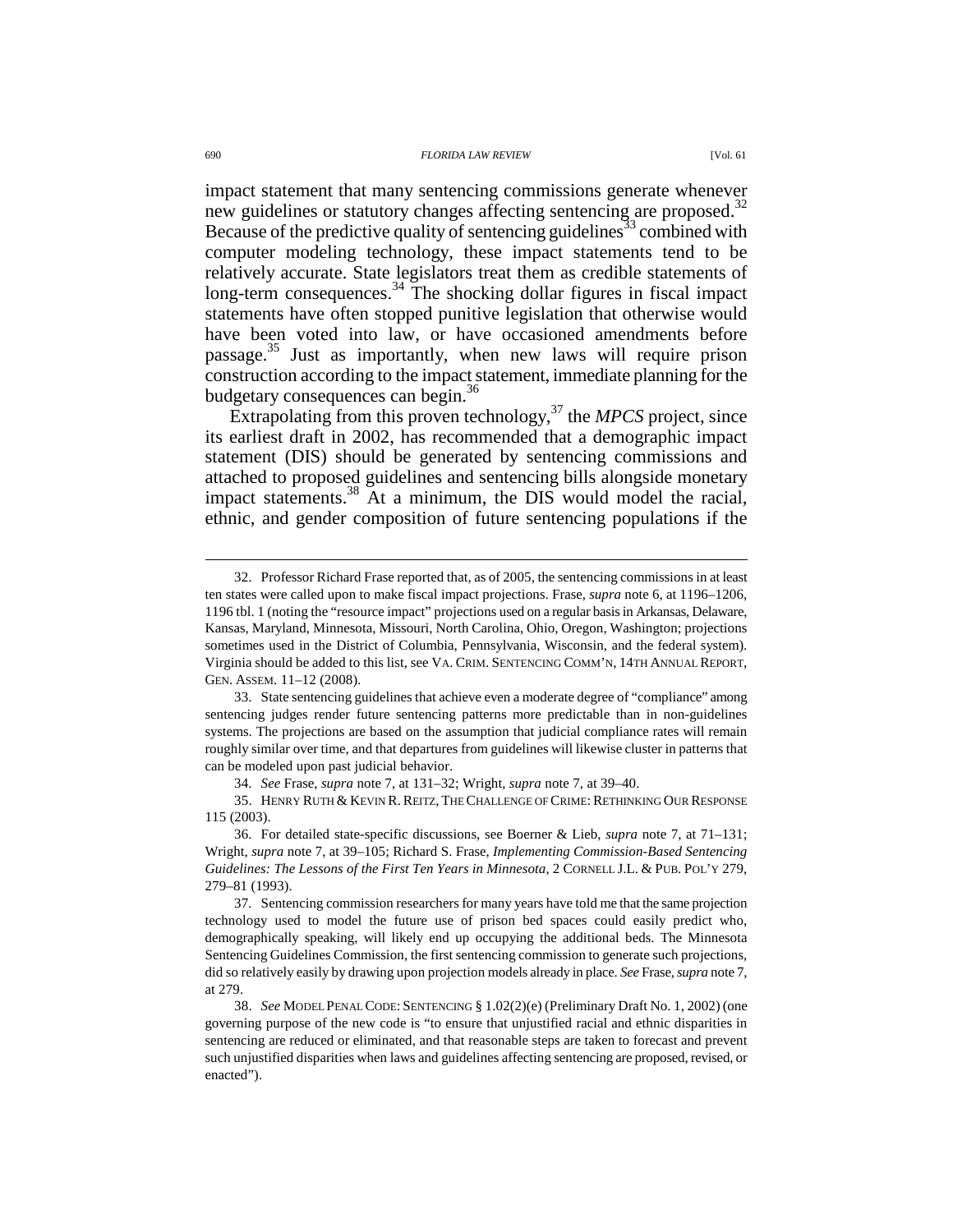proposed change in sentencing law were to take effect. The device could perhaps be expanded to include other personal characteristics.

The goals of the DIS are to bring to light sensitive information when it matters the most, provoke debate before new laws are passed, and create a mechanism for legislative accountability in the long run.<sup>39</sup> The final language of the *MPCS*, approved by the ALI membership in 2007, is set out below, with subsection (3) especially relevant:

§ 6A.07. Projections Concerning Fiscal Impact, Correctional Resources, and Demographic Impacts.

(1) The Commission shall develop a correctional-population forecasting model to project future sentencing outcomes under existing or proposed legislation and sentencing guidelines. The commission shall use the model at least once each year to project sentencing outcomes under existing legislation and guidelines. The commission shall also use the model whenever new legislation affecting criminal punishment is introduced or new or amended sentencing guidelines are formally proposed, and shall generate projections of sentencing outcomes if the proposed legislation or guidelines were to take effect. The commission shall make and publish a report to the legislature and the public with each set of projections generated under this subsection.

(2) Projections under the model shall include anticipated demands upon prisons, jails, and community corrections programs. Whenever the model projects correctional needs exceeding available resources at the state or local level, the commission's report shall include estimates of new facilities, personnel, and funding that would be required to accommodate those needs.

(3) The model shall be designed to project future demographic patterns in sentencing. Projections shall include the race, ethnicity, and gender of persons sentenced.

 <sup>39.</sup> The inspiration for the DIS was Michael Tonry's argument that lawmakers should be held accountable for the foreseeable racial impacts of their actions. MICHAEL TONRY, MALIGN NEGLECT—RACE,CRIME, AND PUNISHMENT IN AMERICA vii–viii (1995). Tonry was speaking at the time of the 100:1 crack-powder cocaine ratio brought into federal sentencing law in 1987. *See* MODEL PENAL CODE: SENTENCING REPORT, *Reporter's Introduction* 122 (2003). With co-author Henry Ruth, I have offered additional thoughts about how the information generated by a DIS should be used. *See* RUTH & REITZ,*supra* note 35, at 115–16. Of course, this represents the personal views of the authors and not an official policy of the ALI. *Id.* at 115.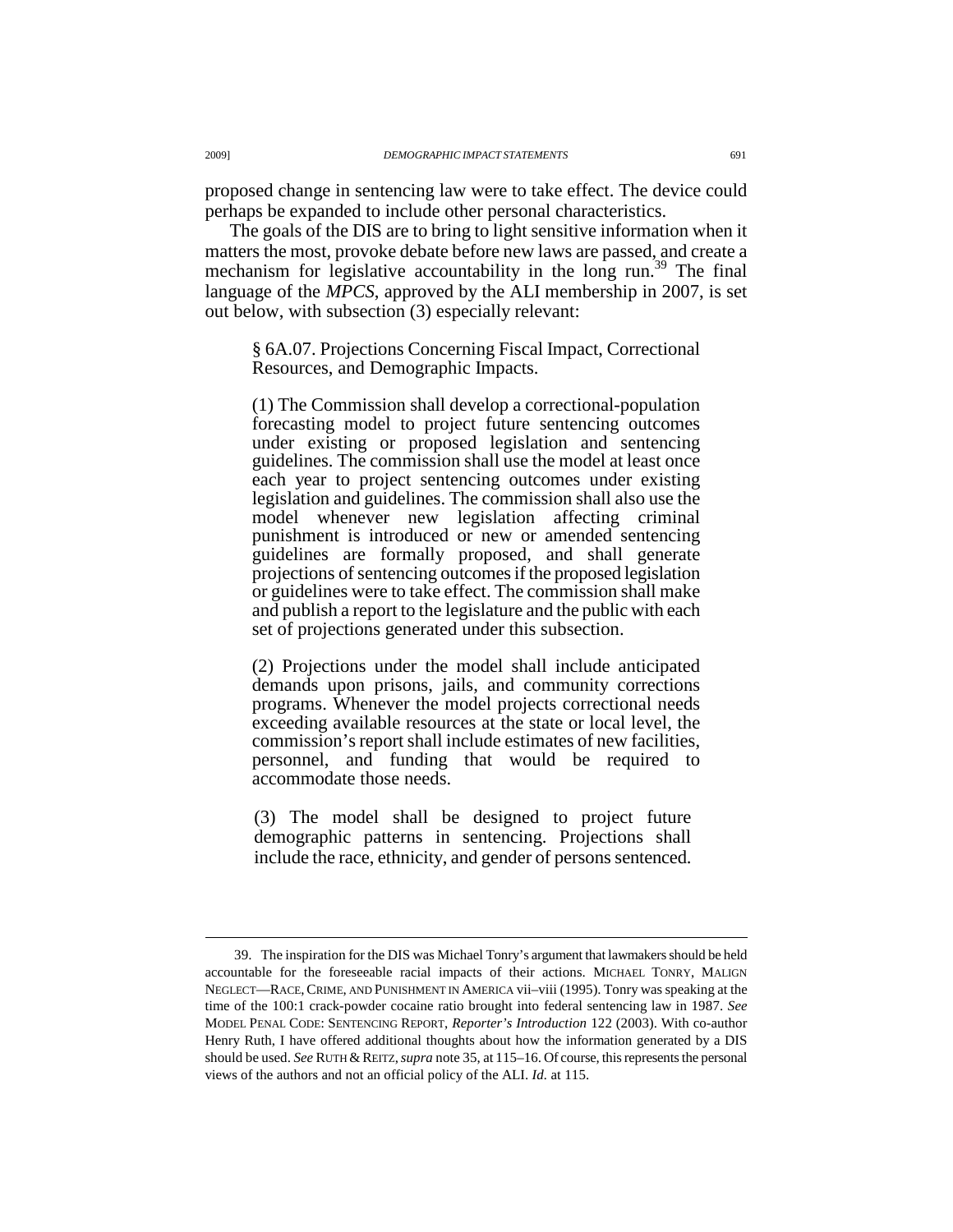(4) The commission shall refine the model as needed in light of its past performance and the best available information.<sup>40</sup>

As this provision advanced through the ALI over five years, it encountered no opposition. However, many believed that the DIS would never actually be implemented by state government officials. This judgment was based on the fact that  $\S$  6A.07(3) asks state officials to *require themselves* to stir up the hot-button issue of race and punishment with every proposed guideline or sentencing law. Charges of racism, overt or unconscious, would be the expected currency of the ensuing debate.

Of course, a § 6A.07(3) projection will not always complicate the political prospects of proposed sentencing laws or guidelines. In many scenarios, a DIS might be helpful to passage. For example, several sentencing commissions have in recent years recommended amendments to statutes and guidelines to roll back the use of incarceration for certain categories of drug offenders. They have met with mixed success in their legislatures.<sup>41</sup> If such proposals had been accompanied by DISs as contemplated in the *MPCS* (none ever has), the projections would likely have shown that the proposed amendments would reduce preexisting racial and ethnic disparities in states' imprisonment rates. Because drug offenders make up an especially large percentage of the nation's growing population of women prisoners, the DIS might have focused legislators' attention on an opportunity to confront the problem of the over-incarceration of women, particularly women of color.<sup>42</sup> Putting specifics aside, in many scenarios the DIS could provide independent or supplemental justification for changes in sentencing laws that would reduce prison rates for targeted offenses; the push might be forceful indeed.

Still, especially when new laws or guidelines would escalate penalties, the DIS may expose appalling facts, reminding everyone of existing disparities in punishment and projecting worse to come. This could cause discomfiture from numerous viewpoints. For example, a projection attached to a proposed increase in prison use for armed robbery might show that the added increment of severity would affect African Americans disproportionately. This could fuel allegations of racist motivation behind the proposed law. On the other hand, the hypothesized projection would be

 <sup>40.</sup> MODEL PENAL CODE: SENTENCING § 6A.07, at 355–56 (Tentative Draft No. 1, 2007).

 <sup>41.</sup> *See* Kansas Sentencing Commission, Kansas Department of Corrections, *2003-Senate Bill 123: Alternative Sentencing Policy for Non-Violent Drug Possession Offenders: Operations Manual* (July 1, 2008); Minnesota Sentencing Guidelines Commission, Updated Report on Drug Offender Sentencing Issues (Jan. 31, 2007). The long struggle of the U.S. Supreme Court with crack-powder is another example. *See supra* note 39 and accompanying text. Section 6A.07, as a whole, is an example of a *MPCS* recommendation that might be incorporated usefully into the federal lawmaking process.

<sup>42.</sup> Regarding the over-incarceration of women, especially for drug offenses, see RUTH  $\&$ REITZ, *supra* note 35, at 114.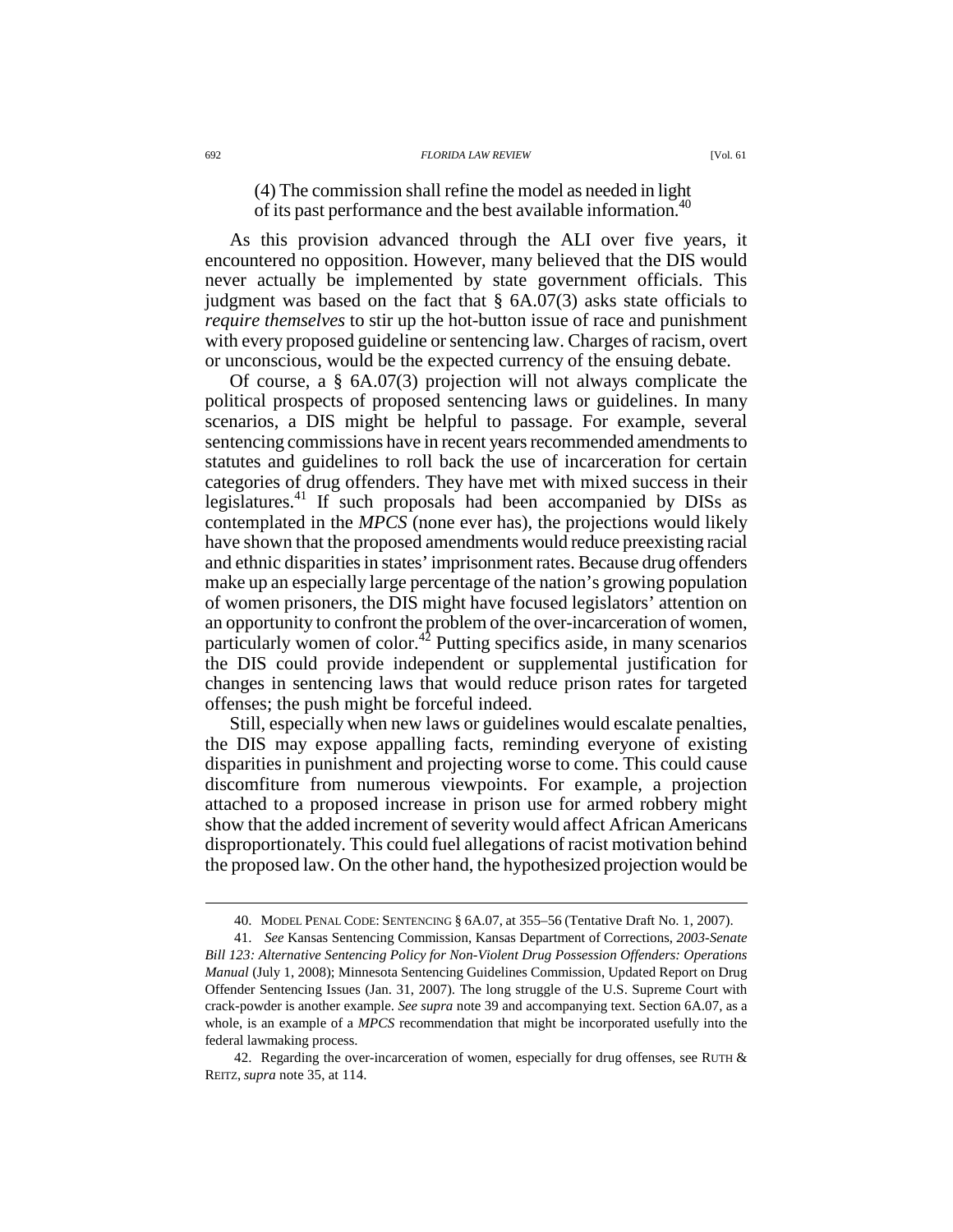based on data showing higher-than-average rates of commission of armed robberies among African Americans in distressed urban neighborhoods. This datum could be used to reinforce racial stereotypes. Additional painful facts could arise, such as the victims of armed robbery (and other violent crimes) being themselves disproportionately African American. Justified outrage about racial disparities in punishment sometimes collides with the incommensurable concern that black victims have been historically sometimes unforgivably—underprotected by state and local law enforcement.<sup>43</sup> The complexities of race, crime, victimization, and punishment only multiply as one examines more closely this peculiarly American tragedy. In many ways, § 6A.07(3) calls for a conversation no one wants to have.<sup>44</sup>

Although these problems and others have hardly been resolved since the *MPCS* drafting first suggested the DIS, at least two states—Minnesota and Iowa—have now committed to the use of such a device. Minnesota was the first to put a toe in the water. In late 2007, the Minnesota Sentencing Guidelines Commission, by its own action rather than by legislation, began to prepare DISs to accompany the fiscal impact projections it had given its legislature since 1980. By consensus among staff and commissioners, the Commission did so shortly after learning of the *MPCS* recommendation. Isabel Gomez, a former Minneapolis trial judge who was then executive director of the sentencing commission, pushed for the idea and encountered no resistance. As Gomez explained, "The commission members thought it was a good idea, so we just started doing it."<sup>45</sup>

In Iowa, unlike in Minnesota, the DIS originated from legislation. In 2008, shocked by statistics showing the state to be a national "leader" in racial disparities in incarceration, the Iowa legislature passed a new law requiring the legislative services agency to prepare a "correctional impact statement" prior to the legislative debate of any proposed change in law affecting criminal sentencing.<sup>46</sup> The statement must include projections of "the fiscal impact of confining persons pursuant to the [proposed] legislation, [as well as] the impact of the legislation on minorities."<sup>47</sup> The governor's press release termed this a "minority impact statement."<sup>48</sup> As of

 <sup>43.</sup> *See* RANDALL KENNEDY,RACE,CRIME, AND THE LAW 29–75 (1997);RUTH &REITZ,*supra*  note 35, at 32–37; John J. DiIulio, Jr., *The Question of Black Crime*, PUB.INT., Fall 1994, at 3, 7, 9.

 <sup>44.</sup> Government officials are not the only group reluctant to delve deeply into the realities of race, crime, and punishment in the United States. *See* TONRY, *supra* note 39, at viii (explaining Professor Tonry's decision to write a book about race and punishment in America came only after numerous potential authors had turned down his request—as editor of a book series—to author a monograph on the subject).

 <sup>45.</sup> Personal conversation with Isabel Gomez, Executive Director, Minn. Sentencing Comm'n, February 12, 2008.

 <sup>46.</sup> IOWA CODE ANN. § 2.56(1) (West 2008).

 <sup>47.</sup> *Id.*

 <sup>48.</sup> Press Release, Chet Culver, Governor, State of Iowa, Governor Culver Signs Minority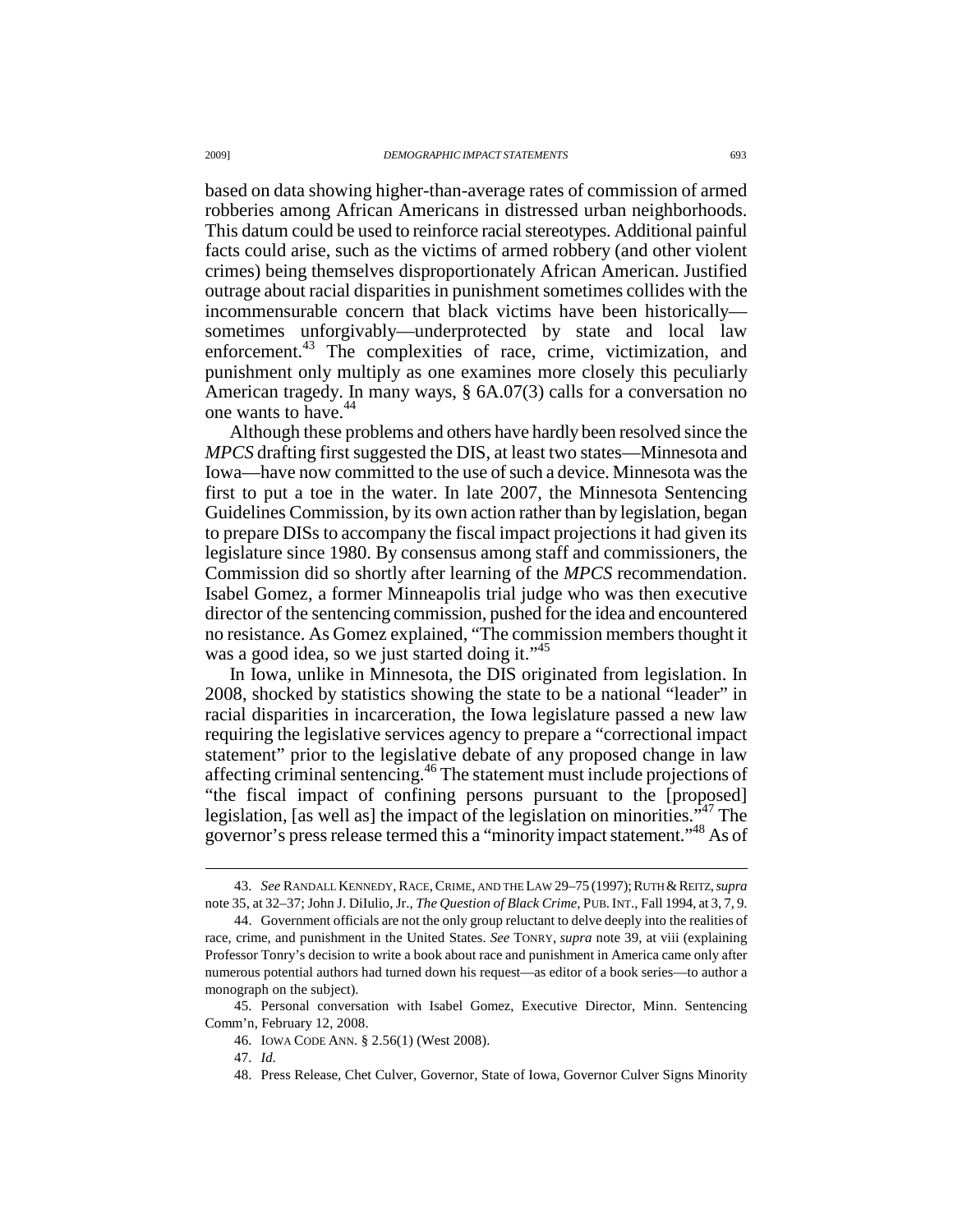this writing, the Minnesota Sentencing Guidelines Commission staff is assisting Iowa officials in their efforts to build the technical apparatus needed to generate their minority impact projections.<sup>49</sup> To date, no impact projections have been made.

The implementation of the DIS is too new to know how it will fare. Although a number of statements have been produced by the Minnesota Commission over the past year, none has had any observable effect on political debate. The state legislature in the past two years has been unwilling to pass sentencing legislation of any kind that would increase the need for prison spaces. This has been due entirely to budgetary concerns, including a longstanding "no new taxes" pledge by the governor, so the possible additional check of the DIS has not been tested. The first true test will come when a troubling DIS is attached to a proposed change in sentencing law that might otherwise be viable.

The early DISs in Minnesota raise significant questions, however, about the kind of information that should be included in such projections and how it should be reported. Minnesota's statements set out several introductory paragraphs on the current breakdown by race and ethnicity of the state's general population, the total population of convicted felons, and the prison population (with numbers set out for whites, blacks, Hispanics, Asians, Asian Americans, and "other/unknown"). For example, the DIS states that African Americans make up only 4.3% of the state's general population, but 32.1% of the state's prisoners. Background information of this kind is helpful if not essential. The information is presented clearly, both in text and in a bar chart. However, not immediately obvious from the DIS is that the African American imprisonment rate is roughly thirteen times the white rate when computed on a per capita basis against the

Impact Statement Bill Into Law (Apr. 17, 2008), *available at* http://www.governor.iowa.gov/news/ 2008/04/17\_2.php (last visited May 11, 2009); *see also* IOWA CODE ANN. § 2.56(1). It is not clear that the *MPCS* recommendation played a direct role in Iowa's legislation. Marc Mauer, Executive Director of The Sentencing Project, a Washington, D.C. nonprofit organization, was instrumental in Iowa's process of passing legislation concerning racial impact statements. *See* Marc Mauer, *Racial Impact Statements as a Means of Reducing Unwarranted Sentencing Disparities*, 5 OHIO ST. J. CRIM. L. 19, 19 & n.1, 46 (2007).

 <sup>49.</sup> Reliable projections will be harder to generate in Iowa's indeterminate sentencing system than within Minnesota's guidelines structure. Part of the difficulty is that judicial sentencing behavior can change rapidly in an indeterminate system, especially when new criminal sentencing laws are put into effect. It is even more treacherous to make predictions of the parole board's release decisions far into the future. Systems with a great deal of unstructured sentencing discretion at the front- and back-ends force correctional projection researchers to make a large number of soft assumptions. The picture is materially different in states with well-constructed guidelines systems. Stable compliance rates under guidelines, and predictable patterns in sentencing departures, simplify the task for state sentencing commissions. Projection researchers need make fewer guesses. In addition, Minnesota possesses thick retrospective data on sentencing practices compiled annually by the sentencing commission since 1980. These data, far superior than exist in Iowa, are enormously helpful to the projection process.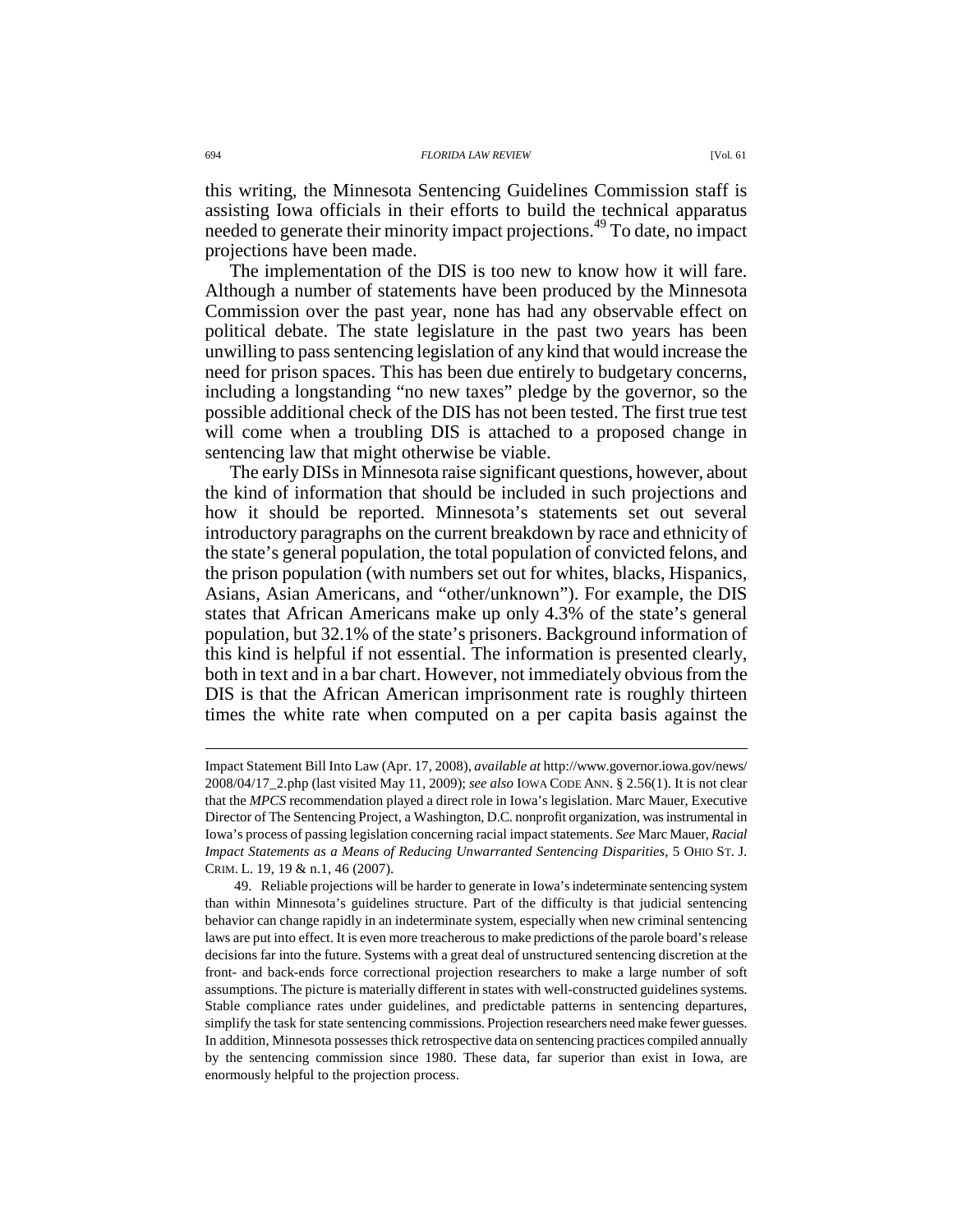general population.<sup>50</sup> One might ask whether a well-conceived DIS should make the disparity ratios explicit. Other potentially useful background information is omitted entirely. The Minnesota DIS does not disclose actual rates of imprisonment for different races and ethnic groups, and fails to include information about jail populations. More thought should be given to how much background, including historical trends and comparison to other states or the nation as a whole, should be reported to make the DIS projection intelligible in context.

Moreover, the Minnesota DIS' have no confident sense of direction concerning what sort of projection should be communicated. In one DIS, attached to proposed legislation that would have increased penalties for attempted robbery, the Commission's impact statement states:

Minorities are even more over-represented among persons sentenced to prison for attempted aggravated robbery than non-minorities and their sentences would be increased if this bill were to be adopted. Among offenders sentenced to prison for attempted aggravated robbery in 2006, 25.9 percent were white, 61.1 percent were black, 9.3 percent were American Indian, and 3.7 percent were Hispanic. The average increase in sentence length for those offenders would be 8 months for white offenders, 10 months for black offenders, 15 months for American Indian offenders, and 23 months for Hispanic offenders.<sup>5</sup>

Such a statement probably does not tell the legislature or the public all they need to know. Let us massage the figures provided by the Commission in order to flesh out foreseeable impacts not driven home in the DIS. Partly because the white conviction rate for armed robbery is so much lower in Minnesota than the black conviction rate, any increased penalty increment for the offense could be anticipated to result in a staggering disparity ratio of 47:1 (the number of times the added punishment would be applied to black offenders relative to general population compared with its application to white offenders relative to general population). Furthermore,

 <sup>50.</sup> This calculation is possible based on the percentage figures reported in the DIS introduction, even if one does not know the absolute population statistics. The DIS states that whites are 86% of the state's general population, and blacks are 4.3%. *See* Minnesota Sentencing Guidelines Commission, *Racial Impact for HF3101: Domestic Abuse No Contact Orders* (Mar. 13, 2008); *Racial Impact for HF2949: Adding Salvia Divinorum to Schedule Iv Drugs* (Feb. 27, 2008); *Racial Impact for HF3175: Robbery-Increased Penalties* (Feb. 29, 2008) (all on file with author). In contrast, whites make up 50.9% of the state's prison population, and blacks 32.1%. *See supra*. Assuming the state's population is 100 people, relative prison rates can be calculated from these numbers. It does not matter how large the state's population actually is because the ratio of blackto-white prison rates would remain the same.

 <sup>51.</sup> Minnesota Sentencing Guidelines Commission, *Racial Impact for HF3175: Robbery— Increased Penalties* 1–2 (Feb. 29, 2008) (on file with author).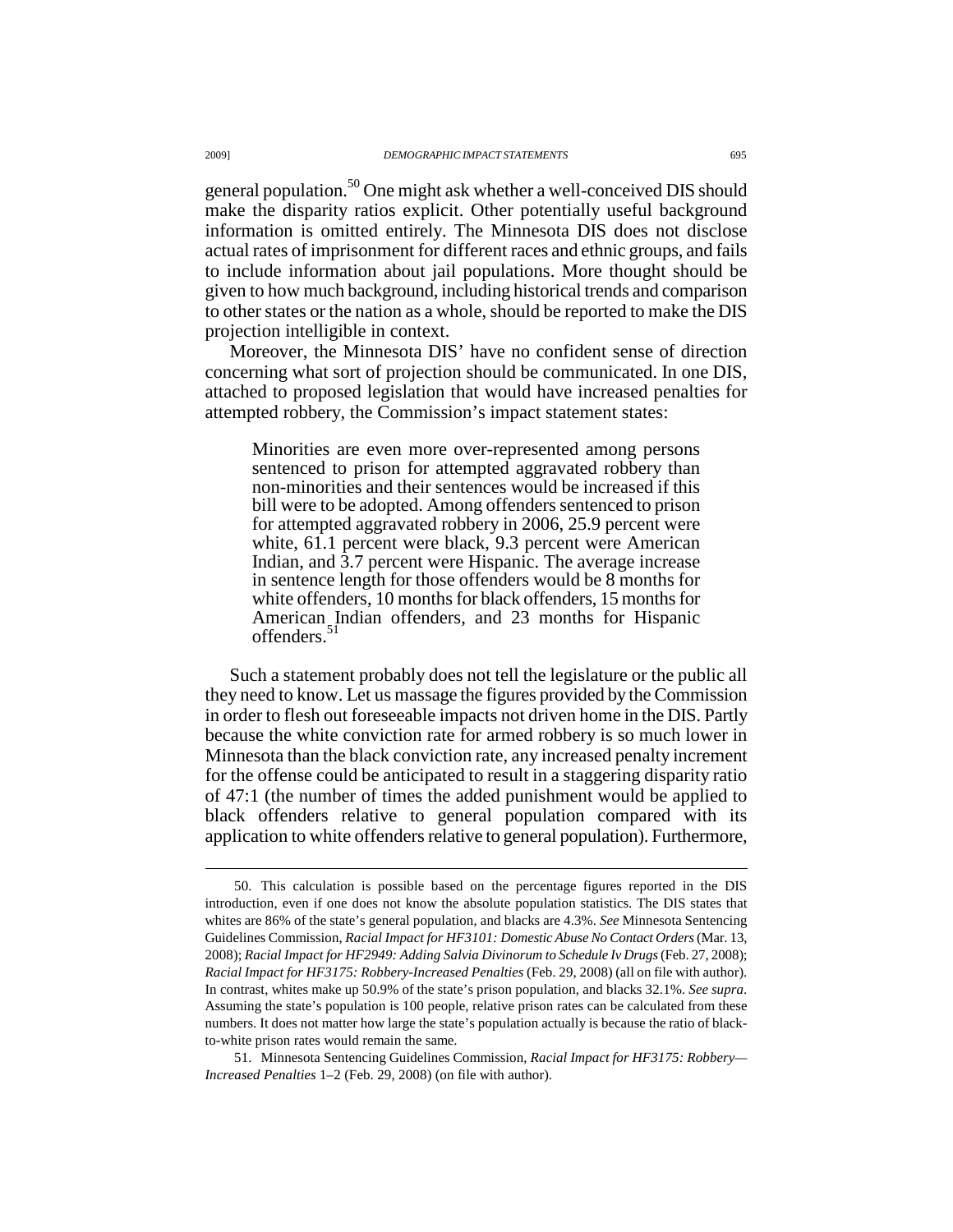for each application of the proposed law in prison cases, the average severity increment for African Americans could be expected to be 20% higher than for whites (ten months versus eight). Over time, this would amplify the expected 47:1 differential impact.

Thus, in a state that already experiences a 13:1 disparity ratio in blackwhite prison rates, a manipulation of the statistics in the DIS tells us that the proposed legislation would without question exacerbate this disproportionality to an unknown degree. With more information, a trained researcher could project this figure, although it would grow year-by-year (assuming all else in the state's sentencing law stayed the same) until the composition of the prison population reached a new equilibrium that reflected the stiffer sentences for attempted robberies. Merely speculating, this single proposed change in the criminal code might result, in five or ten years, in a new disparity ration of 15:1 or 16:1. It would be possible to ask a sentencing commission to quantify such an expected long-term impact in a DIS, if we thought the information important. Certainly—and this is my main point—the policymaking community should give careful thought to what goes into a DIS, in addition to the threshold question of whether there should be such a device at all. Section 6A.07 of the *MPCS* encourages states to consider these questions.

As an exercise in model legislation by the ALI, § 6A.07 illustrates two tendencies. First, the main body of the provision,  $52$  on fiscal impacts, was borrowed from existing law in a number of states. The provision sets out and assembles detailed background on a "best practice" that has a solid track record in a number of jurisdictions, and recommends other states follow suit. Second, subsection (3) stretches the envelope beyond anything before required in American law. The hope behind such an innovation is that a handful of states will experiment with the DIS and, if it proves useful, other jurisdictions will take notice. It remains to be seen whether this will be the course of  $\S$  6A.07(3), but the early signs are promising.

### B. *Presumptive versus Advisory Guidelines*

Beyond the DIS, the *MPCS* also addresses new questions that have arisen in the post-*Blakely* era of sentencing guidelines reform.

Justice Sandra Day O'Connor, dissenting in the 2004 decision *Blakely v. Washington*, <sup>53</sup> offered dire warnings about the practical and political effects of the Court's ruling.<sup>54</sup> A 5-4 majority held that, under Washington State's presumptive sentencing guidelines scheme, a judge may not depart upward from the guidelines sentencing range based on a finding of fact made by the judge during sentencing proceedings.<sup>55</sup> The Court ruled that,

 <sup>52.</sup> *See supra* note 32.

 <sup>53. 542</sup> U.S. 296 (2004).

 <sup>54.</sup> *Id.* at 314–26 (O'Connor, J., dissenting).

 <sup>55.</sup> *Id.* at 297, 305 & n.8, 308–09 (majority opinion).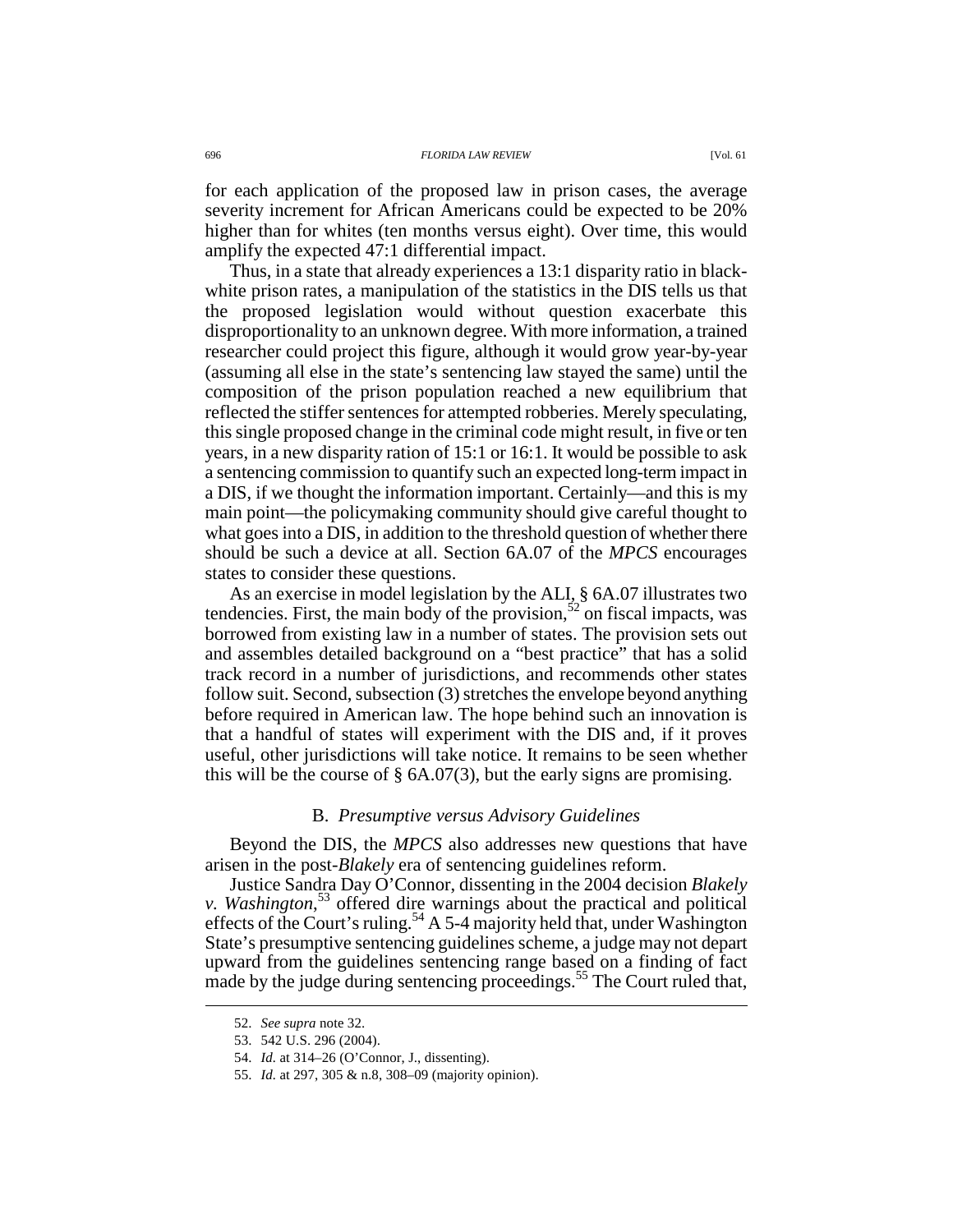under the Sixth Amendment's jury trial guarantee and the Fourteenth Amendment's Due Process Clause, a finding of fact legally necessary to support an aggravated sentence must be made by a jury under the reasonable doubt standard of proof.<sup>56</sup> For reasons not easily explained, six months later in *United States v. Booker*, <sup>57</sup> the Court held that the Sixth and Fourteenth Amendment principles essential to the *Blakely* decision had no application to judicial fact-finding during sentencing proceedings in an *advisory* sentencing guidelines system.<sup>58</sup> While it is a fascinating project to try to untangle the Court's jurisprudence in this area, space limitations force me to assume that the reader is generally familiar with the convoluted decisions in *Blakely*, *Booker*, and related cases.<sup>59</sup> The necessary points for present purposes are: (1) the Supreme Court recently announced a constitutional rule that requires jury fact-finding at sentencing proceedings, at least some of the time, in presumptive guidelines jurisdictions; and (2) advisory guidelines systems are exempt from the rule.<sup>60</sup>

Justice O'Connor's *Blakely* dissent was strongly worded, even strident. She said, "What I have feared most has now come to pass: Over twenty years of sentencing reform are all but lost."<sup>61</sup> Her particular concern was that many jurisdictions would abandon successful sentencing guidelines reforms that had regulated judicial sentencing discretion through the use of legally-enforceable sentencing guidelines.<sup>62</sup> If such systems are to be maintained, Justice O'Connor said, they must now pay the "constitutional tax" of setting up bifurcated jury fact-finding proceedings—a first trial for guilt and innocence, and a second to determine sentencing facts.<sup>63</sup> Making matters worse, Justice O'Connor predicted that the facts juries would be allowed to resolve at sentencing would be far more limited than those judges were accustomed to weighing prior to *Blakely*. <sup>64</sup> To avoid the tax, Justice O'Connor predicted that American legislatures would, from *Blakely* forward, prefer regimes in which judges' sentencing discretion is  $\overline{a}$ 

 59. For those who want further information, see generally Reitz, *supra* note 28, as I have examined and critiqued this line of cases elsewhere.

61. *Blakely*, 542 U.S. at 326 (O'Connor, J., dissenting).

 <sup>56.</sup> *Id.* at 311–12.

 <sup>57. 543</sup> U.S. 220 (2005).

 <sup>58.</sup> *Id.* at 233. Although *Booker* generated two separate majority opinions, both commanding only 5-4 votes, the Court was unanimous in its view that advisory guidelines systems did not raise the constitutional concerns that motivated the *Blakely* decision. *Id.* at 233 & n.2, 258–59. This consensus view embraced not only advisory sentencing guidelines, but also traditional sentencing regimes in which judicial sentencing discretion is unencumbered by guidelines of any sort. *Id.* at 260.

 <sup>60.</sup> *Booker*, 543 U.S. at 232–33.

 <sup>62.</sup> *See id.* at 323–24.

 <sup>63.</sup> *Id.* at 318.

 <sup>64.</sup> *Id.* at 319. Justice O'Connor mentioned the defendant's perjury or obstruction of justice at trial as a sentencing factor that could no longer be considered at sentencing in a *Blakely*-compliant system—by judge or jury—as well as facts in aggravation of the offense that came out during the trial itself, e.g., the discovery that the defendant had sold drugs only to children. *Id.*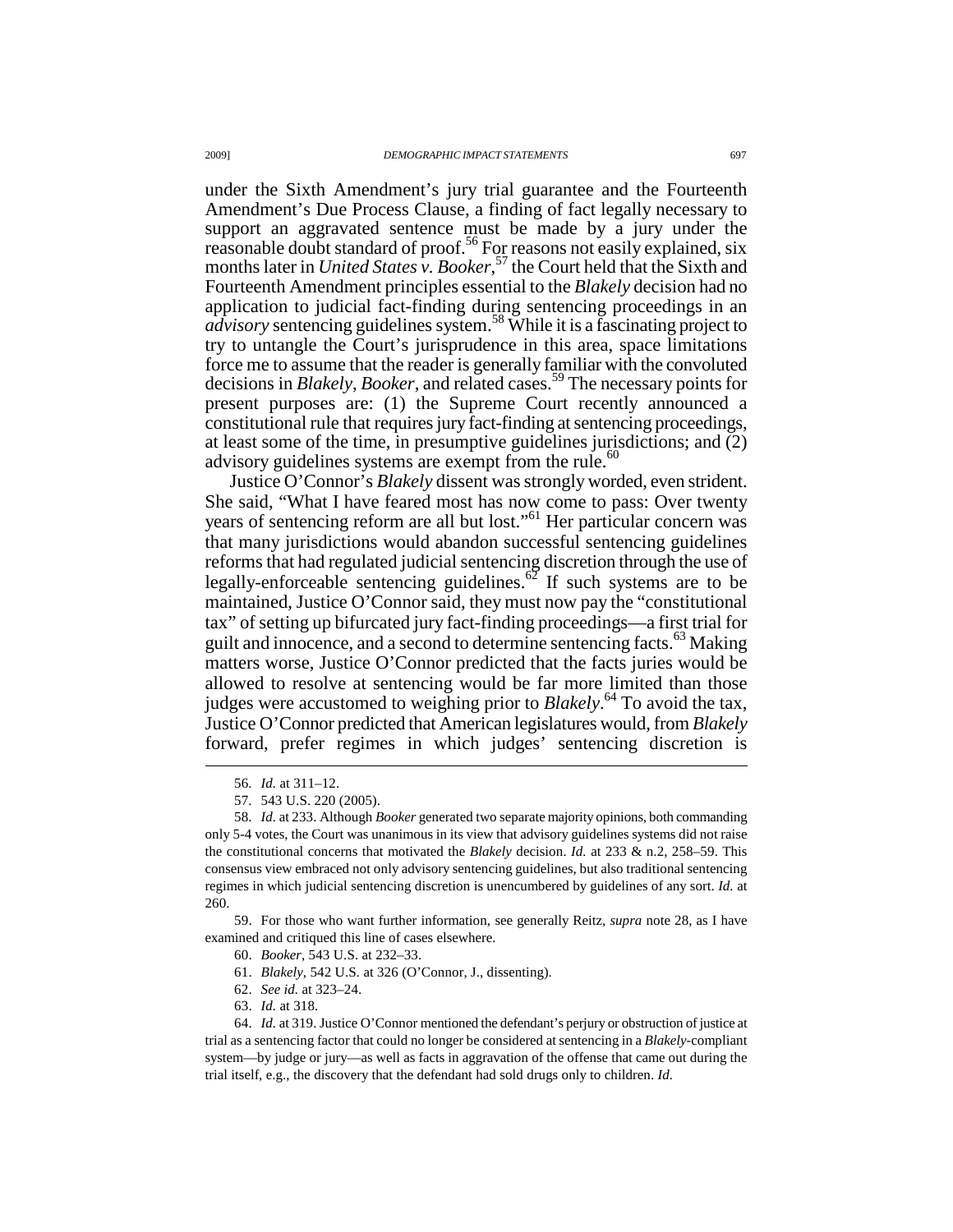unbounded by rules.<sup>65</sup> Thus, Justice O'Connor believed that the premium placed on the jury trial right in *Blakely* would yield perverse results in the long run: "The legacy of today's opinion, whether intended or not, will be the consolidation of sentencing power in the State and Federal Judiciaries."<sup>66</sup>

Many dissents in Supreme Court history have charged that the sky will fall because of the majority's missteps.<sup>67</sup> Five years after *Blakely*, with the benefit of hindsight, we can begin to ask whether O'Connor's strong words were prescient, or overstated. No final historical verdict is possible of course. But I will attempt an interim report, taking the perspective of someone primarily interested in the 95% of criminal cases sentenced in state rather than federal courts.<sup>68</sup> The report is based on a review of post-*Blakely* activities in state courts and legislatures, and educated guesses about what state governments will do in the next five or ten years. From this vantage point, Justice O'Connor's dissent appears overstated in one or two important ways, but surprisingly on the mark in its assessment of *Blakely*'s unintended consequences.<sup>69</sup> Especially when measured against foundational policy values of the *MPCS*, there have already been "disastrous" practical consequences in *Blakely*'s wake.<sup>70</sup>

Both before and after *Blakely*, the *MPCS* project has recommended the use of presumptive sentencing guidelines—those that exist alongside a legal "departure" standard that judges must satisfy before deviating from

 $\overline{a}$ 

 69. The federal-centric judgment is admittedly different than the view from the fifty states. For instance, the federal judges of my acquaintance believe their sentencing system (for now) has benefited from the decisions in *Blakely* and *Booker*. Congress may someday change that perception. *See* Reitz, *supra* note 28, at 1101 (observing that under the Court's new Sixth Amendment jurisprudence, Congress could substitute a system of mandatory minimum guidelines for the nowadvisory guidelines). My view is that the federal system has been marginally changed, probably for the better, but most of the features I found objectionable prior to *Booker* remain in place. *See* MODEL PENAL CODE: SENTENCING REPORT, *Reporter's Introduction* 115–25 (2003) (discussing defects in the federal guidelines system, only one of which was undue rigidity); Kevin R. Reitz, *Sentencing Facts: Travesties of Real-Offense Sentencing*, 45 STAN. L. REV. 523, 524 (1993) (criticizing real-offense sentencing laws, including the "relevant conduct" provision of the federal sentencing guidelines); Kevin R. Reitz, *Structure: The Enforceability of Sentencing Guidelines*, 58 STAN. L. REV. 155, 173 (2005) [hereinafter Reitz, *Structure: The Enforceability of Sentencing Guidelines*] ("[T]he reordering of federal sentencing in *United States v. Booker* was far less radical than it first appeared.").

70. *See Blakely*, 542 U.S. at 314 (O'Connor, J., dissenting).

 <sup>65.</sup> *Id.* at 320, 321 n.1.

 <sup>66.</sup> *Id.* at 314. One irony little noted in the literature is that juries' decisions bear far greater relationship to the expected sentence in a presumptive guidelines system than in an advisory guidelines structure, or in an indeterminate system. Juries become slightly more important than before in the criminal process if states choose to comply with *Blakely* by creating jury fact-finding procedures at the sentencing stage, but juries are marginalized if states choose to avoid *Blakely* by adopting a discretionary system.

 <sup>67.</sup> *See, e.g.*, Miranda v. Arizona, 384 U.S. 436, 542 (1966) (White, J., dissenting).

 <sup>68.</sup> *See supra* note 5 and accompanying text.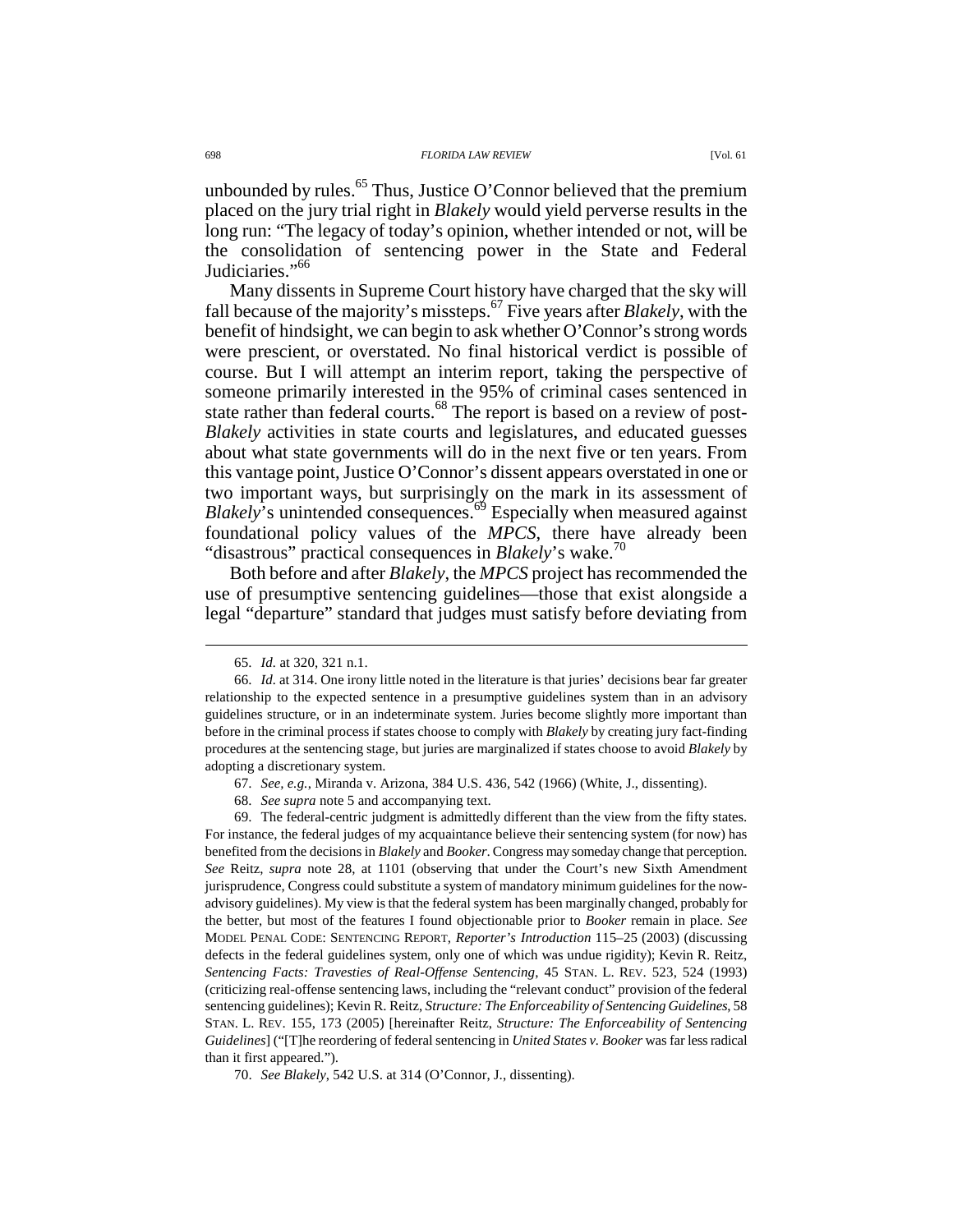the sentencing commission's prescriptions.<sup>71</sup> Successive *MPCS* drafts have never imagined that the departure standard should be tightly restrictive of judicial sentencing discretion, but have consistently recommended that guidelines be enforceable to a "modest" degree. *Tentative Draft No. 1* states that trial courts should be permitted to depart from sentencing guidelines for "substantial" reasons related to the statutory purposes of sentencing, and that departures should be subject to appellate review.<sup>72</sup> In contrast, advisory guidelines have no formal, legal bite.<sup>73</sup> They are recommendations rather than presumptions.<sup>74</sup> They are sometimes accompanied by a departure standard, albeit an unenforceable one, and often include a procedural requirement that a sentencing judge give reasons when departing from the guidelines (but the adequacy of the reasons is not reviewable).<sup>75</sup>

The majority view within the ALI has been that advisory guidelines are often better than no guidelines at all, but they are a weaker institutional tool than their presumptive counterparts for achieving important objectives of sentencing law reform.<sup>76</sup> Comparing the two frameworks, presumptive guidelines are more often respected by judges, produce more consistency of thought and transparency in sentencing proceedings, are more effective in reducing racial disparities in sentencing decisions, are more reliable in introducing systemic controls on prison population growth (see previous section), are superior at implementing line-by-line policy priorities in how

 73. *See* Reitz, *Structure: The Enforceability of Sentencing Guidelines*, *supra* note 69, at 156– 60.

 <sup>71.</sup> *See, e.g.*, MODEL PENAL CODE: SENTENCING (Preliminary Draft No. 4, 2005). This is the last pre-*Blakely* draft, which included a firm recommendation that states should create a system of presumptive guidelines.

 <sup>72.</sup> *See* MODEL PENAL CODE: SENTENCING § 7.XX(2), at 264 (Tentative Draft No. 1, 2007) ("A sentencing court may base a departure from a presumptive sentence on the existence of one or more aggravating or mitigating factors enumerated in the guidelines or other factors grounded in the purposes of § 1.02 (2)(a), provided the factors take the case outside the realm of an ordinary case within the class of cases defined in the guidelines."). Trial courts are also given power to depart from mandatory penalties in the *MPCS* scheme, but these departures encounter a more demanding legal standard. *See id.* § 7.XX(3)(b), at 265 ("Sentencing courts shall have authority to render an extraordinary-departure sentence that deviates from the terms of a mandatory penalty when extraordinary and compelling circumstances demonstrate in an individual case that the mandatory penalty would result in an unreasonable sentence in light of the purposes in §  $1.02(2)(a)$ .").

 <sup>74.</sup> *Id.*

 <sup>75.</sup> *See id.* (arguing that American sentencing guidelines systems can be arrayed on a continuum from "purely advisory" to "mandatory").

 <sup>76.</sup> Observers with close focus on the federal system often think otherwise. *See, e.g.*, FEDERAL JUDICIAL CONFERENCE REPORT OF THE PROCEEDINGS 56 (1991); STITH &CABRANES,*supra* note 7, at 143–48 (calling for federal sentencing reform that would have made the then-mandatory federal guidelines into advisory guidelines). I share the view that, from a uniquely federal perspective, and given the peculiar history of the federal sentencing guidelines, the current advisory system is better than the pre-*Booker* system of enforceable guidelines. The current setup may also be better than any legally-enforceable framework Congress is likely to create in the foreseeable future.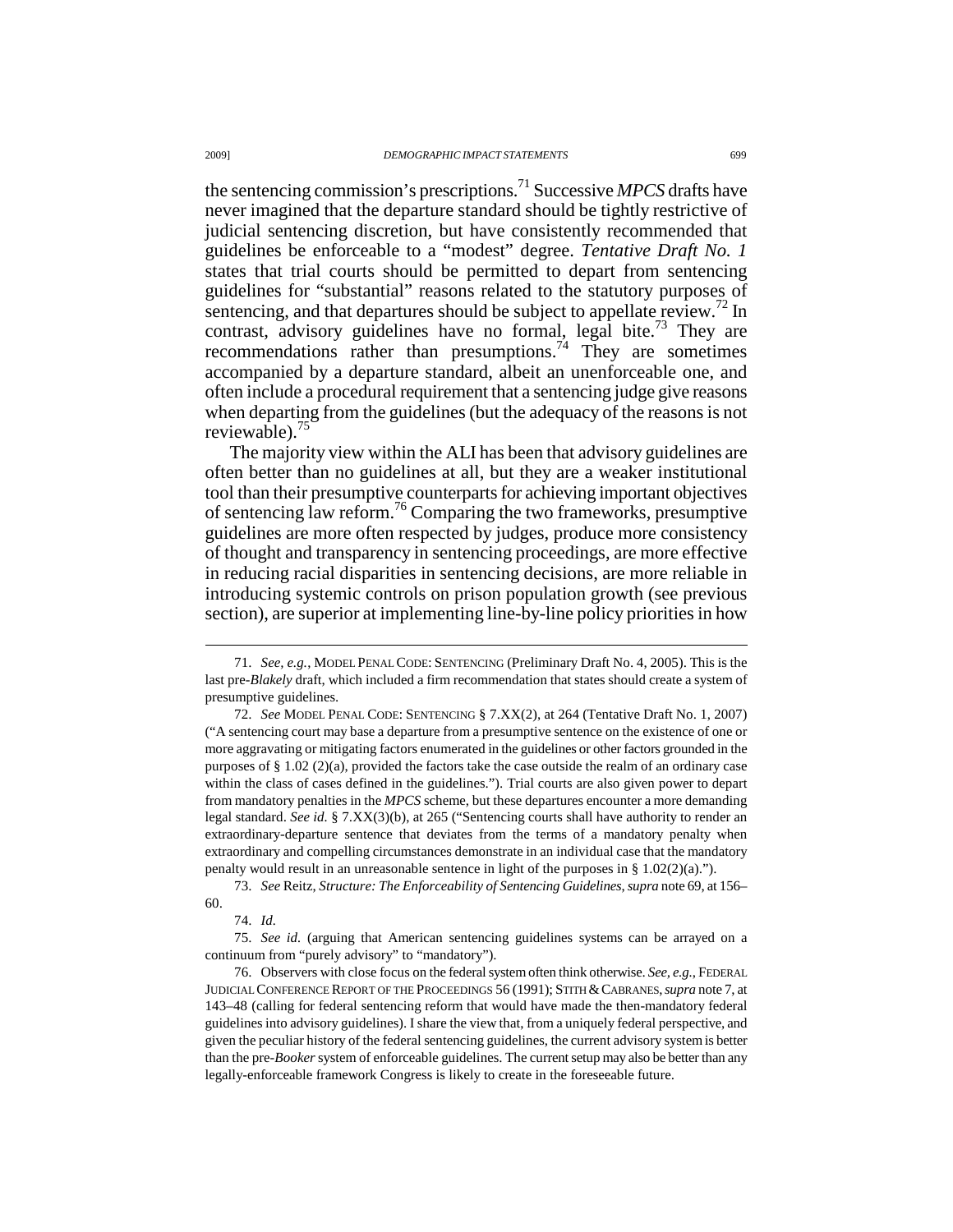sentences. $17$  Each one of these accomplishments is to be celebrated, especially given the fact that *any* success in criminal law reform is profoundly surprising. Many observers would say that the course of U.S. criminal justice history over the past thirty years has been overwhelmingly grim.<sup>78</sup> The advent of "better" state guidelines systems, in the ALI's collective judgment, has been one of the bright lights in a predominately dark chapter of American law.<sup>79</sup> The majority of those "better" systems, starting with Minnesota in 1980, has been built around presumptive sentencing guidelines.<sup>80</sup>

Traumatic injury to the prospects of future adoptions of presumptive guidelines systems by state legislatures is therefore regrettable. Five years ago, state guidelines systems were about one-half presumptive, one-half advisory.<sup>81</sup> Since Minnesota implemented the first presumptive guidelines in 1980, and Pennsylvania the first advisory system in 1982, there had been slow but steady growth of both kinds of structures across roughly twenty states. If seen as a race, the two system types were running neck-and-neck.

 <sup>77.</sup> For the advantages of a presumptive guidelines system, see MODEL PENAL CODE: SENTENCING REPORT, *Reporter's Introduction* 63–115 (2003). For an extended narrative discussion, see MODEL PENAL CODE: SENTENCING, *Reporter's Introductory Memorandum* xxxiv–xxxv (Tentative Draft No. 1, 2007). For bulleted points of discussion, see *id.* at 43–45, which outlines ALI's post-*Blakely* assessment of presumptive and advisory guidelines systems.

The ALI's policy preference for presumptive guidelines, formally approved in *Tentative Draft No. 1* in 2007, contained an important post-*Blakely* concession. Advisory guidelines are now recognized in the draft as a second-order recommendation for states that choose not to adopt or maintain presumptive systems. A series of Official Comments throughout the draft suggest amendments to the black-letter statutory language of the *MPCS* that would transmute the *Code*'s presumptive system into an advisory regime of sentencing "recommendations." *See* MODEL PENAL CODE: SENTENCING § 1.02(2), cmt. p & app. A (Tentative Draft No. 1, 2007) (including the appendix which collects all the amendments necessary to switch over to an advisory system).

 <sup>78.</sup> This footnote could be expanded beyond the length of this Article. *See, e.g.*, FRANCIS A. ALLEN, THE HABITS OF LEGALITY:CRIMINAL JUSTICE AND THE RULE OF LAW 94–99 (1996); TODD R. CLEAR, HARM IN AMERICAN PENOLOGY: OFFENDERS, VICTIMS, AND THEIR COMMUNITIES 39–64 (1994); JAMES Q. WHITMAN, HARSH JUSTICE: CRIMINAL PUNISHMENT AND THE WIDENING DIVIDE BETWEEN AMERICA AND EUROPE 3 (2003).

 <sup>79.</sup> *See* Thomas B. Marvell, *Sentencing Guidelines and Prison Population Growth*, 85 J. CRIM. L. & CRIMINOLOGY 696, 707 (1995) ("Sentencing guidelines are strongly associated with comparatively slow prison population growth whenever the legislature charged the sentencing commission to consider prison capacity when establishing presumptive sentencing ranges. . . . These findings are a refreshing departure from the usual negative results when evaluating criminal justice reforms.").

 <sup>80.</sup> The reliance of the *MPCS* project on the "Minnesota Model" is acknowledged in the MODEL PENAL CODE: SENTENCING REPORT 50–63 (2003).

 <sup>81.</sup> *See* Richard S. Frase, *Is Guided Discretion Sufficient?: Overview of State Sentencing Guidelines*, 44 ST. LOUIS U. L.J. 425, 446 tbl. (2000).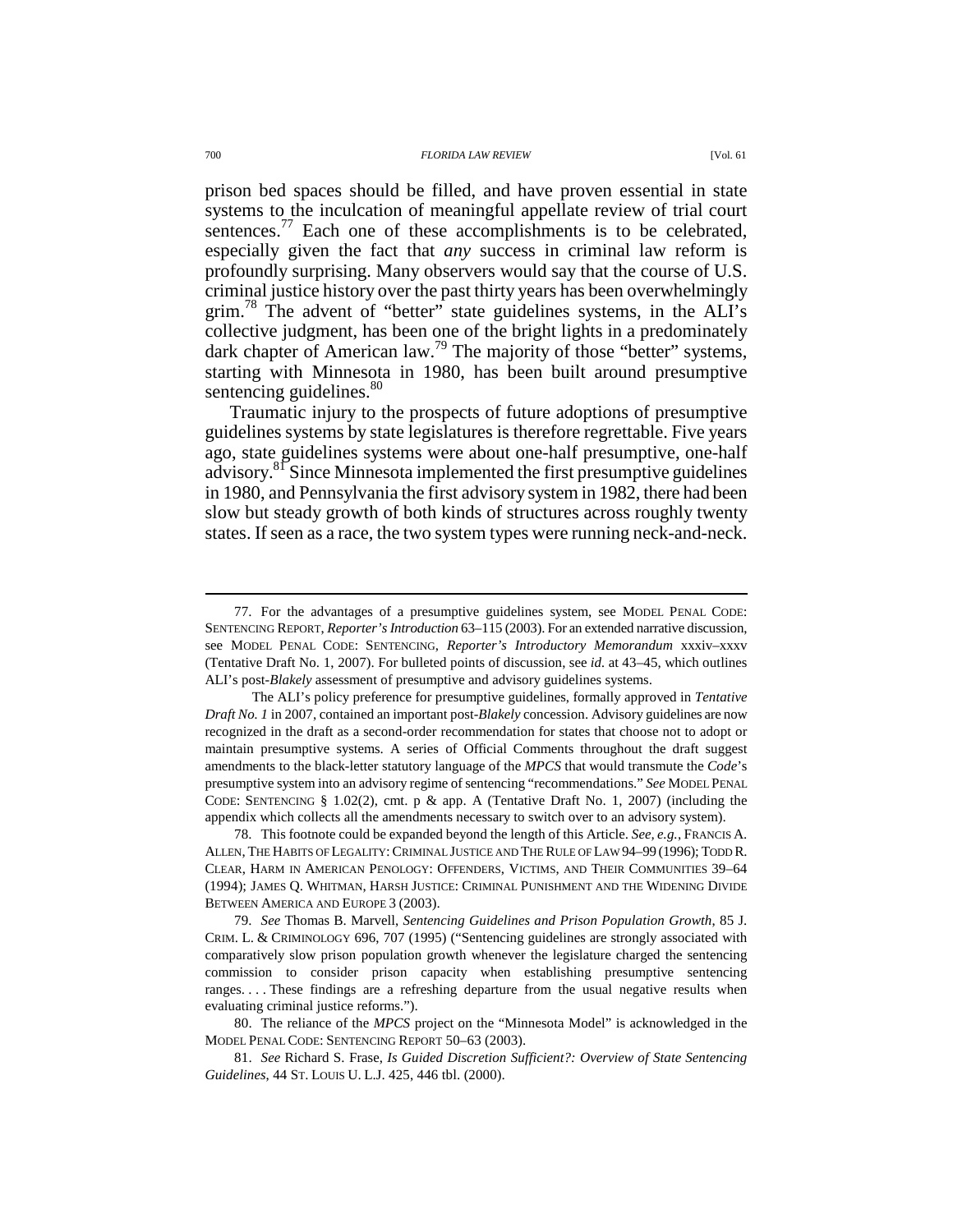This scorecard has changed noticeably in the aftermath of *Blakely v. Washington*, decided in 2004. To avoid Justice O'Connor's constitutional tax, presumptive guidelines systems in Tennessee and Ohio were converted into advisory schemes, one by statute and the other by judicial opinion.<sup>82</sup> The loss of the Ohio system is especially unfortunate because it was one of the most innovative sentencing guidelines schemes in the country. It worked with narrative principles rather than a two-dimensional grid and provided the foundation for a rich and growing body of sentencing law in the appellate courts. $83$  Ohio's system was also one of the state sentencing reforms that had been most successful at restraining aggregate prison growth since its implementation in 1996.<sup>84</sup> The *MPCS* had intended to hold out Ohio to other states as a promising alternative format for enforceable sentencing guidelines;<sup>85</sup> post-*Blakely*, Ohio's system is now a formerlypromising, defunct alternative. This is a shame for Ohio itself, but also an injury to other states that may in future years have been inspired to follow Ohio's lead.

Another single-state *Blakely* story with potential ripple effects unfolded in Massachusetts. Legislation to adopt presumptive guidelines was pending in that state when *Blakely* was decided in June 2004.<sup>86</sup> Although the proposed Massachusetts system would have been one of the most progressive in the nation by giving judges, for example, the power to depart from some mandatory minimum penalties, $\frac{8}{3}$  the legislation had to be withdrawn following *Blakely* because it was constitutionally defective.<sup>88</sup> Although the chances of enactment were less than certain before *Blakely*, Massachusetts was poised to become the first major Northeastern state to adopt a presumptive system that borrowed from—and even improved upon—other jurisdictions using the Minnesota model. Massachusetts' enactment of presumptive guidelines would have been a major event on the national scene—the kind other states notice, study, and think about emulating. *Blakely*, however, snuffed the candle.

 <sup>82.</sup> TENN. CODE ANN. § 40-35-210(c) (West 2005); State v. Foster, 845 N.E.2d 470, 498 (Ohio 2006) (declaring formerly presumptive statutory guidelines are now advisory).

 <sup>83.</sup> *See* Burt W. Griffin & Lewis R. Katz, *Sentencing Consistency: Basic Principles Instead of Numerical Grids: The Ohio Plan*, 53 CASE W. RES. L. REV. 1, 2–3 (2002) (including a useful discussion of appellate case law under the state's new sentencing principles).

 <sup>84.</sup> *See* MODEL PENAL CODE: SENTENCING, *Reporter's Study* 25 fig.2 (Council Draft No. 2, 2008).

 <sup>85.</sup> *See* MODEL PENAL CODE: SENTENCING § 6B.02 cmt. c, at 172–73 (Tentative Draft No. 1, 2007).

 <sup>86.</sup> *See* Francis J. Carney, Jr., *Developing Sentencing Guidelines in Massachusetts: A Work in Progress*, 20 L. & POL'Y 247, 248 (1998) (outlining the Massachusetts proposal).

 <sup>87.</sup> *Id.*

 <sup>88.</sup> For outlines of the Massachusetts proposal, which had been many years in the making, see *id.* Regarding the failure of the legislation in the 2004 session, I rely on a personal communication from William Leahy, Chief Counsel, Massachusetts Committee for Public Counsel Services (Sept. 9, 2005).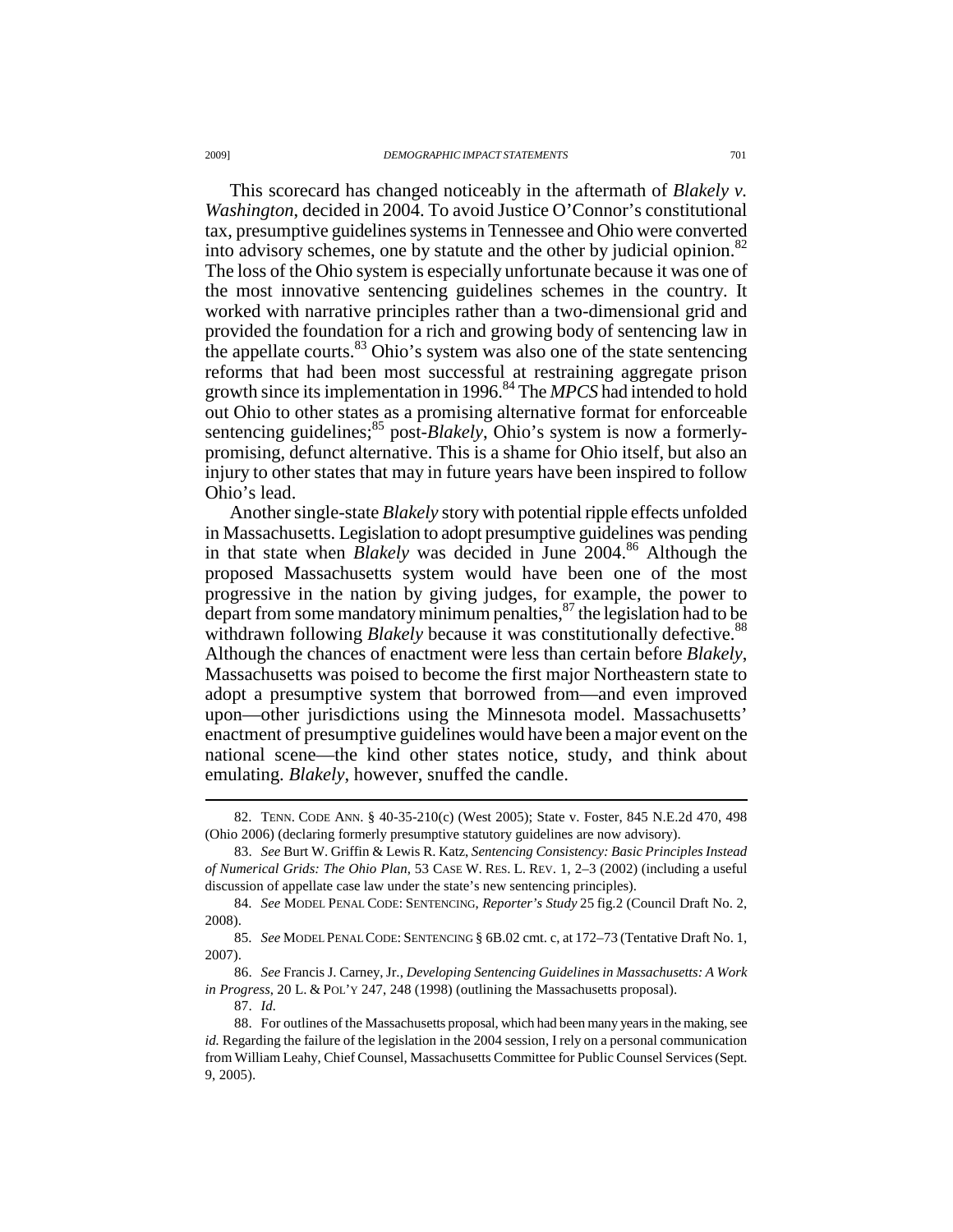#### 702 *FLORIDA LAW REVIEW* [Vol. 61

In the post-*Blakely* period, only Alabama has moved to a sentencingcommission-sentencing-guidelines framework, choosing to adopt an advisory guidelines structure.<sup>89</sup> In 2007, California went far along the path to enacting sentencing reform based on the commission-guidelines model, but one complication along the way was the specter of trials of fact at sentencing hearings.<sup>90</sup> (California was at the time dealing with the probable impact of *Blakely* on its statutory sentencing scheme, which the Supreme Court invalidated in *Cunningham v. California*.)<sup>91</sup> To my knowledge, no state in the country is presently contemplating sentencing reform based on the Minnesota presumptive guidelines model. In the difficult terrain of comprehensive, whole-system reform, always an ambitious undertaking, *Blakely* gives favored status to a second-best solution.

There have been additional *Blakely* costs. Even in states that retain presumptive guidelines systems post-*Blakely*, some chose to compromise their guidelines in order to reduce the number of jury trials required for aggravated sentences. Minnesota and Washington, most notably, widened their guidelines ranges to allow judges greater unguided discretion to pronounce aggravated sentences.<sup>92</sup> Alaska made a similar change to a system that shares some attributes of presumptive guidelines.<sup>93</sup> In these jurisdictions, the guidelines now provide weaker restraints upon the severity of sentences, and probably have lost some of the predictive power necessary for accurate fiscal and demographic impact statements.<sup>94</sup> In addition, the strange incentives emanating from *Blakely* have supplied new ammunition to proponents of parole release discretion—another development at odds with the best wisdom of the *MPCS* project.<sup>95</sup> A number of state courts have held that indeterminate guidelines systems where guidelines coexist with parole release agencies—are exempt from *Blakely*'s jury trial jurisprudence.<sup>96</sup> The state courts are probably right, but the policy implications are unfortunate.

If collective wisdom of the ALI is correct that presumptive sentencing guidelines systems are the rarest of prizes—an example of successful reform in American criminal justice, then the multi-decade project of sentencing reform in the states took a blow from *Blakely* from which it

 <sup>89.</sup> *See generally* Pryor, *supra* note 7 (discussing sentencing reform in Alabama).

 <sup>90.</sup> *See* Cunningham v. California, 549 U.S. 270, 293 (2007).

 <sup>91.</sup> *Id.*

 <sup>92.</sup> For the marginal injuries suffered by the Minnesota system, see Richard S. Frase, Blakely *in Minnesota, Two Years Out: Guidelines Sentencing is Alive and Well*, 4 OHIO ST. J. CRIM. L. 73, 80 (2006). For Washington State's departure guidelines, see WASH.REV.CODE ANN. §§ 9.94A.535, .537 (West 2005).

 <sup>93.</sup> ALASKA STAT. § 12.55.155(a), (f) (2008).

 <sup>94.</sup> *See supra* Part III.A.

 <sup>95.</sup> *See infra* Part III.C.

 <sup>96.</sup> *See* Steven L. Chanenson, *The Next Era of Sentencing Reform*, 54 EMORY L.J. 377, 437– 39 (2005); *see also* People v. Drohan, 715 N.W.2d 778, 791 (Mich. 2006).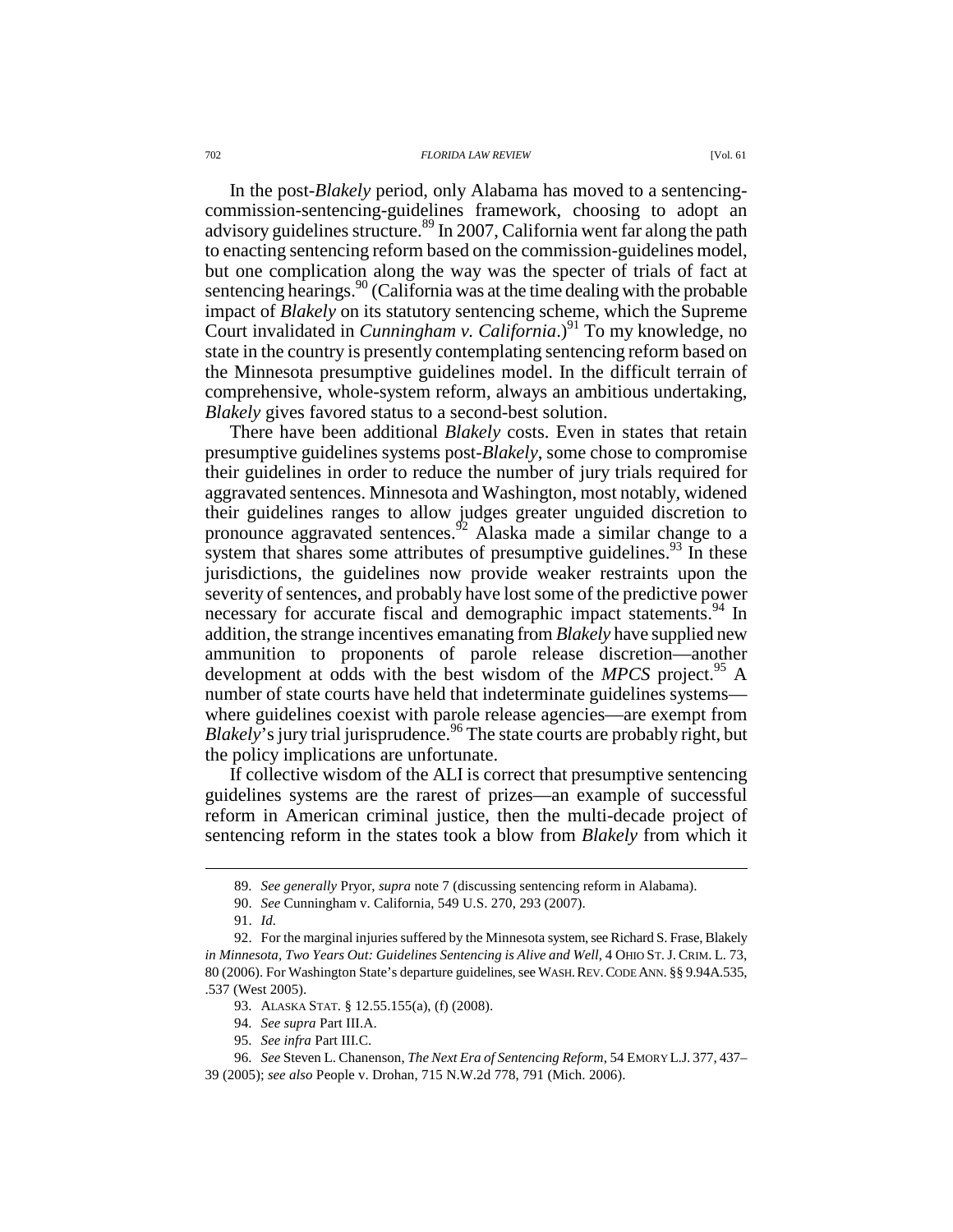may not soon recover. However, the *MPCS* project may act as a counterweight to *Blakely* and the newly-slanted playing field that tilts toward advisory guidelines. The ALI clearly intends that it do so. But this has become more of an uphill battle than it would have appeared in 2003 when the "race" between presumptive and advisory guidelines was still very close across sentencing reform jurisdictions.

## C. *Determinacy, Indeterminacy, or Some of Both?*

Beyond the question of sentencing guidelines, important insights concerning mechanisms for prison release decisions have sprung from the latest round of drafting in the *MPCS* project. The ALI's thorough and deliberative process has led to the observation that academics and policymakers have been too categorical in making a sharp separation between "determinate" and "indeterminate" sentencing structures.<sup>97</sup> The standard definition of an "indeterminate" sentencing system—which applied to all U.S. jurisdictions as recently as 1974—is a system in which judges sentence offenders to prison for an indefinite term, often a wide range of years, subject to large reservoirs of discretion in a parole board to determine the actual release date of each inmate.<sup>98</sup> Historically, parole boards were created because law reformers of the Progressive Era believed most criminals could be rehabilitated during a prison term, but they also thought it was impossible to know ahead of time how long this personal transformation would take.<sup>99</sup> Reformers of that era trusted that a parole board with sufficient information and expertise could discern, case-bycase, when the rehabilitative process had in fact taken hold.<sup>100</sup>

The standard definition of a "determinate" sentencing system posits the absence of a parole board with prison release authority—or parole-release abolition. Typically, in such systems the sentence pronounced in the courtroom bears a close and predictable relation to the sentence that will in fact be served by the offender. The prisoner may still be awarded good time credits, but the potential discount from good-time adjustments is usually less than the sentence discount (or premium) controlled by parole boards in indeterminate structures. In addition, good time is in theory dispensed or withheld on relatively fixed criteria relating to an inmate's conduct in the institution, rather than predictions of his future behavior.

The traditional definitions are not wrong, so far as they go, but they oversimplify. Intensive state-by-state inquiries carried out in the *MPCS* project over the past two years—and searching debates among the

 <sup>97.</sup> MODEL PENAL CODE: SENTENCING, *Reporter's Study* 31 (Council Draft No. 2, 2008).

 <sup>98.</sup> *Id.* at 1.

 <sup>99.</sup> DAVID J.ROTHMAN,CONSCIENCE AND CONVENIENCE:THE ASYLUM AND ITS ALTERNATIVES IN PROGRESSIVE AMERICA 69 (1980).

 <sup>100.</sup> For the best historical account, tracing the theory and practice of the parole release process from the 1890s into the 1970s, see *id.* at 44.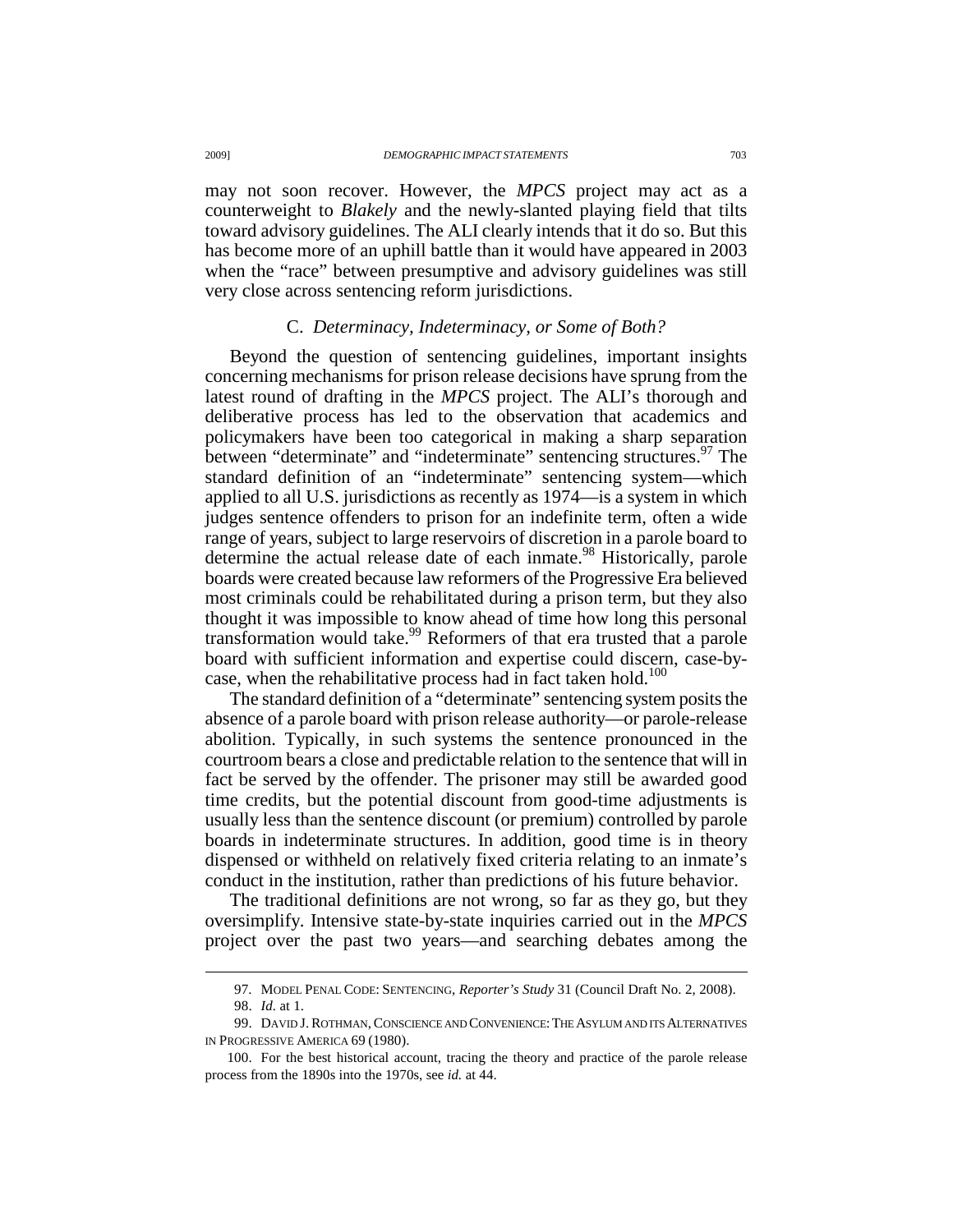Advisers, MCG, and Council Members—have led to new ways of conceptualizing the systemic architecture of prison-release. As a threshold matter, it is important to recognize that there are pockets of determinacy and indeterminacy in every American jurisdiction's arrangements for prison sentences. While the most important policy choice faced in each jurisdiction is which approach is superior as a *general* platform, sub-issues abound. Even among state systems that the literature categorizes as strictly "determinate," manifold prison release mechanisms exist to qualify the description: some still use parole release for certain offenses, nearly all award good-time credits—and some good-time formulas are generous indeed, some permit judicial resentencing months or even years into a prison term, most have provisions for the compassionate release of inmates who are seriously ill or disabled, some authorize sentence reductions for extraordinary acts of heroism by prisoners, and all recognize a clemency power with potential to operate as a legal *deus ex machina*—albeit seldom exercised these days.<sup>101</sup>

We are poorly equipped to know the best way to shape, mix, and match the above grab-bag of prison release authorities. Sixteen years ago, Kay Knapp wrote that few people in each state actually understood, as a technical matter, how release calculations were to be made.<sup>102</sup> That may still be true today. Worse, there is little or no evaluation literature of the various mechanisms of indeterminacy catalogued above. Even if we had a strong grasp of their legal attributes, we would not know which ones to cheer, and which to deride.

Recent *MPCS* drafts have struggled mightily with these issues. *Council Draft No. 2*, the latest in the series, addresses questions of parole release discretion (which the draft would abolish), good time (which the draft would retain, although there remains uncertainty about the best formulation of the provision), compassionate release (which the draft would retain and expand in scope beyond most existing state provisions), and a novel mechanism for a judicial "second look"—a power of sentence modification—deep into the execution of long-term prison sentences (which would have been a wholly new proposal not based on prior state or federal  $law$ ).<sup>103</sup>

All of these subject areas are important, difficult, and have been insufficiently studied in the past, but the innovative "second look" provision has generated by far the most prolonged disagreement in the

 <sup>101.</sup> *See generally* American Bar Ass'n, ABA Commission on Effective Criminal Sanctions: *Sentence Reduction Mechanisms in a Determinate Sentencing System: Report of the Second Look Roundtable* 4–6 (Mar. 15, 2009).

 <sup>102.</sup> Kay A. Knapp, *A Reply to Professor Alschuler*, 64 U. COLO. L. REV. 737, 738 (1993).

 <sup>103.</sup> MODEL PENAL CODE: SENTENCING 85–102 (Council Draft No. 2, 2008). There is no draft provision at present that speaks to the clemency power, nor was there in the original *Model Penal Code*.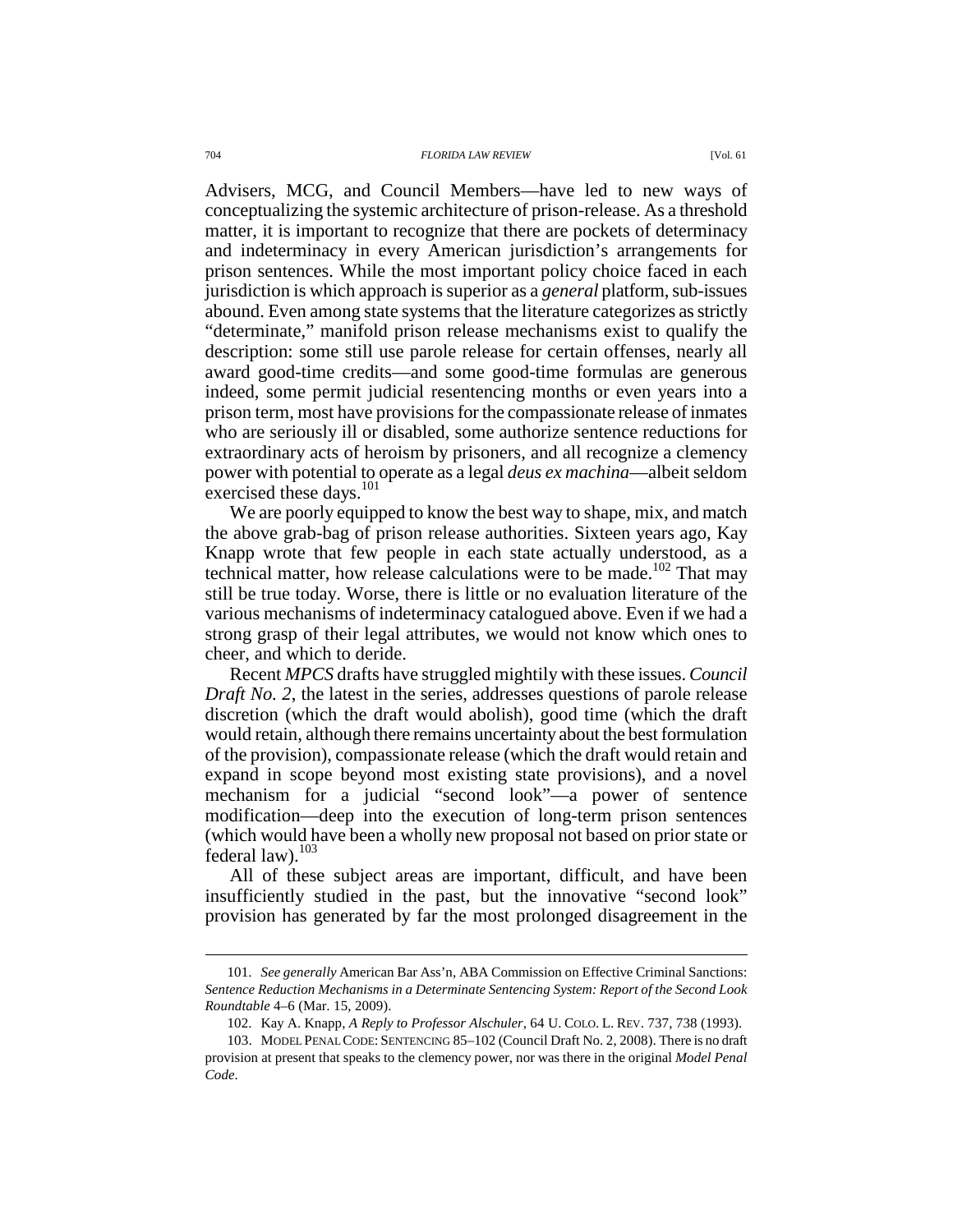current drafting cycle. This is reflected in numerous changes of direction in black-letter proposals over successive drafts. The first draft to grapple with the question of prison release, in 2007, contained no second-look provision.<sup>104</sup> The second draft, in early 2008, featured an expansive second-look provision that would have authorized trial judges to perform many of the functions previously assigned to parole boards, albeit in an environment of transparency, enforceable rules, and reviewability of decisions.<sup>105</sup> The next draft, *Council Draft No. 2*, published in later 2008, fell back to a much narrowed second-look process intended to affect only a small percentage of prisoners who had served at least fifteen years of even longer prison sentences.<sup>106</sup> Following the Council's meeting in December 2008, it seems that even the narrowed provision will not go forward as ALI policy. Instead, the Council has asked the Reporter to lay out a variety of options for states to consider—with a judicial second-look mechanism as one possibility—for adding a component of indeterminacy to especially long prison terms. No specific recommendation has gained support.

The zigs and zags taken by the second-look provision expose a series of difficulties that have not been dealt with adequately or explicitly in American law. If one takes the view that a determinate sentencing scheme is *generally* preferable to an indeterminate arrangement (a conclusion that has not been controversial in the ALI), one eventually is faced with special problems attached to extremely long sentences. In a purely determinate regime, for example, all life sentences would be penalties of life-withoutparole (LWOP). The United States, compared with other developed nations, already imposes an extraordinary number of LWOP and other life sentences, $107$  along with high numbers of lengthy prison terms stretching forward twenty, thirty, and forty years.<sup>108</sup> For those who believe that many

 <sup>104.</sup> MODEL PENAL CODE: SENTENCING (Preliminary Draft No. 5, 2007).

 <sup>105.</sup> MODEL PENAL CODE: SENTENCING 78–84 (Preliminary Draft No. 6, 2008).

 <sup>106.</sup> MODEL PENAL CODE: SENTENCING 85–102 (Council Draft No. 2, 2008).

 <sup>107.</sup> As of 2004, more than 33,000 prisoners in the United States were serving life sentences with no possibility of release. *See* MARC MAUER ET AL., THE SENTENCING PROJECT,THE MEANING OF "LIFE": LONG PRISON SENTENCES IN CONTEXT 9 (2004). Elsewhere in the developed world, natural life sentences remain rare. *Id.* at 28. No such sanction exists in Canada, where the most severe available penalty is a life sentence with parole eligibility at twenty-five years. *See* Canada, Criminal Code, R.S.C., ch. C 46, § 745 (2009). Many European criminal justice systems authorize, yet rarely employ such a penalty. *See* Catherine Appleton & Brent Grøver, *The Pros and Cons of Life without Parole*, 47 BRIT.J.CRIMINOLOGY 597, 603, 610 (2007). In the United Kingdom—a nation with onefifth the United States population, only twenty-two prisoners were serving "whole life" sentences in 2005. *Id.* at 603. A few nations, such as Germany, France, and Italy, have declared natural life sentences unconstitutional. *Id.* at 610.

 <sup>108.</sup> Thirty-nine separate cells of the federal sentencing guidelines include penalties of thirty years or more without departure from the guidelines. 3 UNITED STATES SENTENCING COMM'N, FEDERAL SENTENCING GUIDELINES MANUAL 1277 (2008). Even the Minnesota Sentencing Guidelines, which produce the second-lowest per capita prison population in the nation, authorize prison sentences of up to forty years, without departure, at the top of the grid for second-degree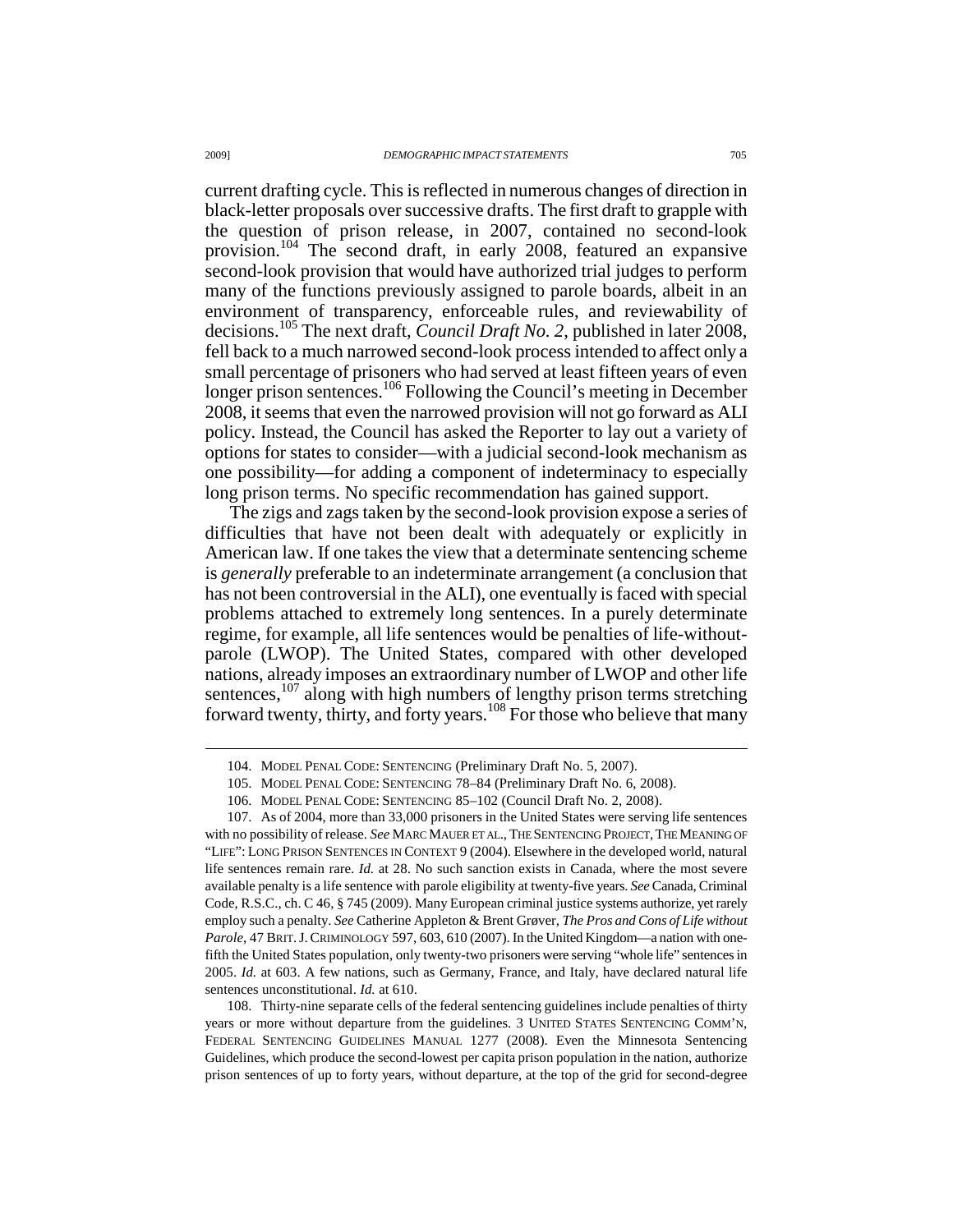American prison sentences are excessive, determinacy without qualification would lock in the worst of our sentencing mistakes. As *Council Draft No. 2* argued:

When a legal system imposes the heaviest of incarcerative penalties, it ought to be the most wary of its own powers and alert to opportunities for the correction of errors. On this principle, determinate sentences are least justifiable as they extend in length from months and years to decades. Both moral and consequentialist judgments become suspect when their effects are projected forward into a distant future.

On proportionality grounds, societal assessments of offense gravity and offender culpability sometimes change over the course of a generation or comparable period. In recent history, for example, there has been flux in community attitudes toward some classes of drug offenders, and even in crime categories as serious as homicide, such as when a battered spouse kills an abusive husband or in cases of assisted suicide. The prospect of changing norms, which might render a proportionate prison sentence of one era disproportionate in the next, is of greatest concern for extremely long confinement terms.

On utilitarian premises, lengthy sentences may also fail to age gracefully. The cumulation of knowledge may reveal that sentences thought to be well founded in one era were in fact misconceived. An optimist might hope and expect this to be so. For example, research into risk assessment technologies has from time to time yielded significant improvements. A prediction of recidivism risk made today may not be consistent with the state of prediction science twenty years later. Similarly, with ongoing research, new and effective rehabilitative or reintegrative interventions may become available for long-term inmates who previously were thought resistant to change. It is unsound to freeze criminal punishments of extraordinary duration into the knowledge base of the past.<sup>109</sup>

This final subject of this Article is far from an end point in the ALI process. Unlike the DIS and the preference for presumptive over advisory guidelines, the ALI will continue for at least another year to study the question of how best to preserve the benefits of a generally determinate sentencing structure, while making special allowance for the unique American tendency to authorize and impose extremely long prison terms. Already, however, the ALI has brought attention to a badly neglected

murder. MINNESOTA SENTENCING GUIDELINES COMM'N, MINNESOTA SENTENCING GUIDELINES AND COMMENTARY 57 (2008).

 <sup>109.</sup> MODEL PENAL CODE: SENTENCING § 6.10A cmt. b, at 59–60 (Council Draft No. 2, 2008).